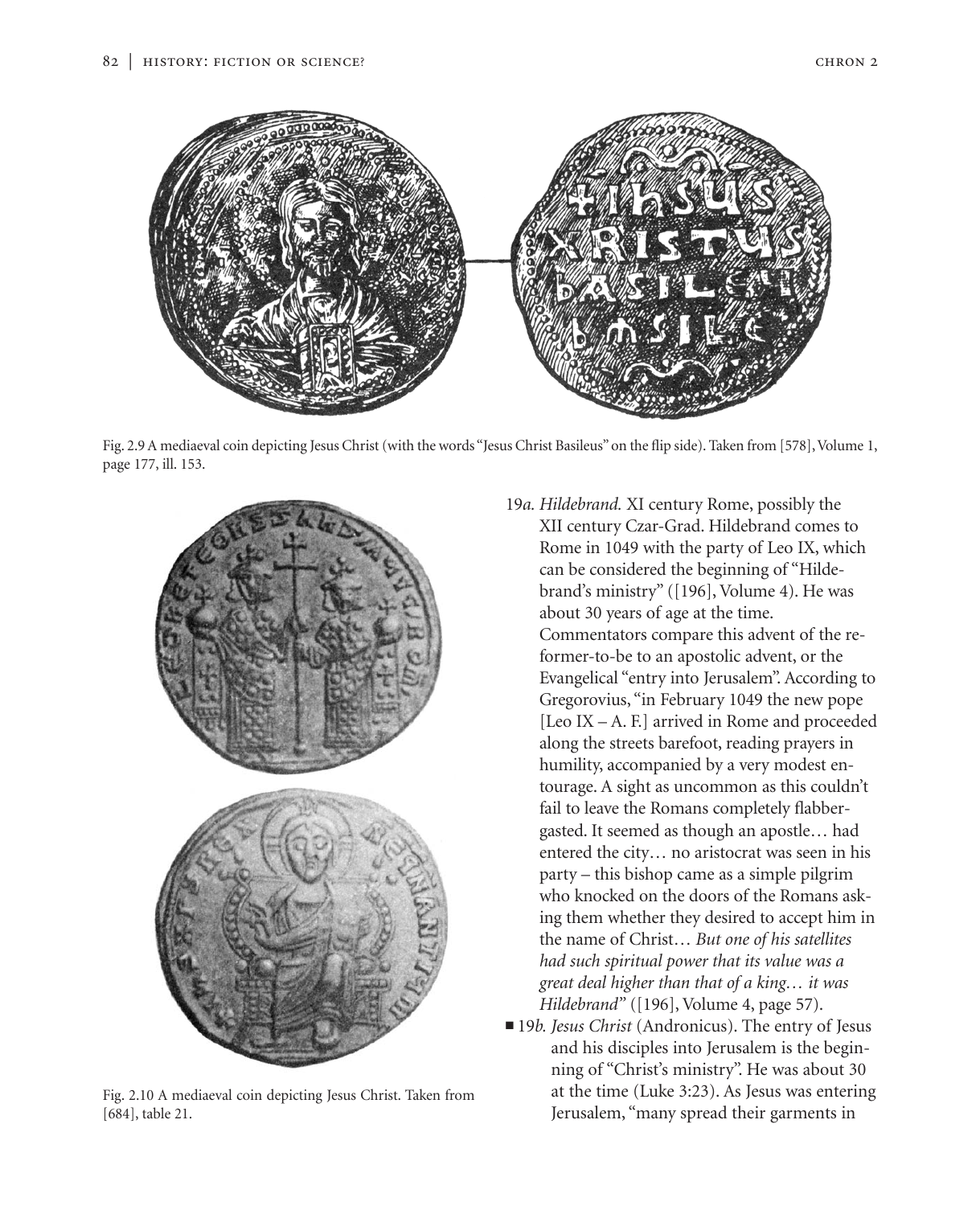the way: and others cut off branches off the trees, and strawed them in the way… And Jesus entered into Jerusalem" (Mark 11:8 and 11:11).

- 20*a. Hildebrand.* XI century Rome, possibly the XII century Czar-Grad. At the peak of the reforms, a certain Cencius tries to assassinate Hildebrand in 1075. We thus see an *attempt to assassinate "Hildebrand"* ([196], Volume 4, page 155).
- 20*b. Jesus Christ* (Andronicus). A plot against Christ is organized in Jerusalem by Judas Iscariot, one of the apostles. The plot results in the arrest of Jesus and his subsequent crucifixion.
- 21*a. Hildebrand.* XI century Rome, possibly the XII century Czar-Grad. Roman chronicles of the XI century refer to Cencius with the utmost scorn and distaste ([196], Volume 4, pages 126-127). According to Gregorovius, "the chronicles of the time [the ones dated to the XI century nowadays, if we are to be more precise – A.D.] portray Cencius as... a godless robber and philanderer… this unflattering characteristic of the head of Cadalus' party might well be the furthest thing from exaggeration" ([196], Volume 4, pages 126-127).
- 21*b. Jesus Christ* (Andronicus). The Gospels characterize Judas in a very negative manner, and his name transformed into a negative denominative in the entire Christian tradition.
- 22*a. Hildebrand.* XI century Rome, possibly the XII century Czar-Grad. Cencius had initially participated in Hildebrand's reformist activities, and had solid links to Hildebrand's party ([196], Volume 4, page 126). Stefan, the father of Cencius, had been a Roman prefect and maintained good relationships with the allies of "Hildebrand" the reformist. Moreover, Cencius belonged to the family of Crescentii  $([196],$  Volume 4) – that is, the same family as John the Baptist – the precursor of Christ, whose identification with the "Roman" John Crescentius is related above in detail.
- 22*b. Jesus Christ* (Andronicus). Judas was related to Jesus in the most direct manner possible, having been his disciple – one of the twelve Apostles.
- 23*a. Hildebrand.* XI century Rome, possibly the XII century Czar-Grad. Cencius soon heads the Roman party of malcontents which opposes "Hildebrand" ([196], Volume 4, page 155).
- 23*b. Jesus Christ* (Andronicus). A short while later Judas betrays his teacher and joins the ranks of those in Jerusalem who are dissatisfied by the reforms of Jesus. Judas makes a deal with the high priests, or "Pharisees".
- 24*a. Hildebrand.* XI century Rome, possibly the XII century Czar-Grad. The alleged chronicles of Rome relate further actions from the part of Cencius as a betrayal of Hildebrand. Cencius is portrayed as a detestable ingrate – as early as around the beginning of 1075 Cencius was plotting against Hildebrand. The plot was a failure, and the city prefect launched a process against Cencius – however, the latter received the unexpected support of Hildebrand himself as well as Countess Matilda (MDGLD). Only the protection of the great reformist secured Cencius' freedom ([196], Volume 4, page 155).
- 24*b. Jesus Christ* (Andronicus). The Gospels describe the actions of the former Apostle Judas as a betrayal of Jesus and his cause. Judas treats Jesus with the utmost ingratitude, hence the numerous negative connotations of the name that is used as a denominative nowadays.
- 25*a. Hildebrand.* XI century Rome, possibly the XII century Czar-Grad. "For the meantime he [Cencius – A. F.] was plotting his revenge. Seeing that a severance of relations between the Pope [Hildebrand  $-$  A. F.] and Henry was inevitable, Cencius made a plan to dethrone Pope Gregory. He had made Henry [the emperor – A. F.] an offer on behalf of the Romans to seize Rome, promising to capture Gregory and hand him over to Henry as a captive" ([196], Volume 4, page 155).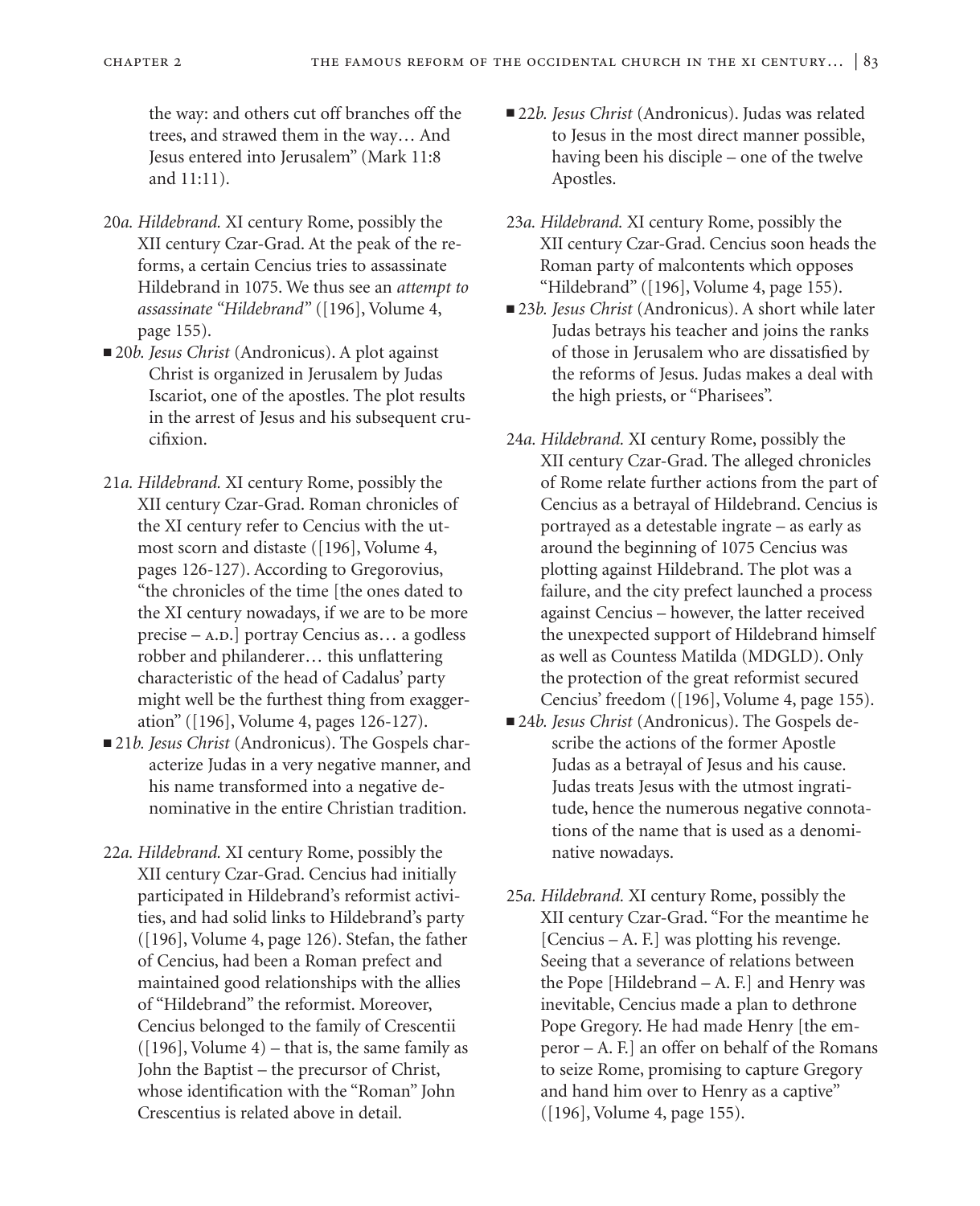- 25*b. Jesus Christ* (Andronicus). "Then one of the twelve, called Judas Iscariot, went unto the chief priests, and said unto them, What will ye give me, and I will deliver him unto you?" (Matthew 26:14-16). "And he went his way, and communed with the chief priests and the captains, how he might betray him unto them" (Luke 22:4). See also (Mark 14:10-11).
- 26*a. Hildebrand.* XI century Rome, possibly the XII century Czar-Grad. "The scene that took place on Christmas Day in 1075 is one of the most gruesome episode in the entire history of mediaeval Rome. Christmas eve saw the Pope [Hildebrand – A. F.] preparing to say mass in the subterranean church of S. Maria Maggiore; suddenly, *there were cries and weapon noises all over; the church was invaded by Cencius who held a sword in his hands and was surrounded by aristocratic conspirators"* ([196], Volume 4, page 155).
- 26*b. Jesus Christ* (Andronicus). "And immediately, *while he* [Jesus – A. F.] *yet spake* [bear in mind that Jesus was reading a sermon to his disciples, or saying mass in a way – A. F.], *cometh Judas, one of the twelve, and with him a great multitude with swords and staves, from the chief priests and the scribes and the elders"* (Mark 14:43). Let us re-emphasize that, likewise Hildebrand, Jesus was giving orders to his disciples when the enemy came.
- 27*a. Hildebrand.* XI century Rome, possibly the XII century Czar-Grad. "Having seized the bruised and battered Pope [Hildebrand – A. F.] by the locks, Cencius dragged him out of the church, heaved him onto a horse and hurried to his castle through the dormant streets of Rome" ([196], Volume 4, page 155). All of this happens *at night.*
- 27*b. Jesus Christ* (Andronicus). "And they laid their hands on him, and took him (Mark 14:46). "And some began to spit on him, and to cover his face, and to buffet him, and to say unto him, Prophesy: and the servants did strike him with the palms of their hands" (Mark 14:65). The events also take place *at night.*
- 28*a. Hildebrand.* XI century Rome, possibly the XII century Czar-Grad. "The whole city is immediately agitated – bells ring alarm, people grab their arms, priests lock up their altars in horror" ([196], Volume 4, pages 155-156). However, there is no direct military conflict. Hildebrand forgives Cencius (likewise Jesus who is supposed to have "forgiven" Judas the betrayer).
- 28*b. Jesus Christ* (Andronicus). "When they which were about him saw what would follow, they said unto him, Lord, shall we smite with the sword? And one of them smote the servant of the high priest, and cut off his right ear. And Jesus answered and said, Suffer ye this far." (Luke 22:49-51). There is no armed conflict.
- 29*a. Hildebrand.* XI century Rome, possibly the XII century Czar-Grad. "Roman" chronicles tell us nothing about either the trial of Hildebrand or his "crucifixion" whatsoever ([196], Volume 4). Recently, in 2004, we discovered ancient data clearly demonstrating that at the end of Hildebrand's "biography" one can find vivid Evangelical scenarios pertaining to the Crucifixion of 1185 A.D. We shall relate this in detail in our subsequent publications.
- 29*b. Jesus Christ* (Andronicus). The Gospels describe the trial and crucifixion of Jesus (his so-called Passions). The parallelism breaks out of synch here.
- 30*a. Hildebrand.* XI century Rome, possibly the XII century Czar-Grad. The following is told about the fate of Cencius the betrayer: "In his attempts to catch Gregory unawares, this vengeful Roman kept thinking up new plots until his *sudden death* in Pavia" ([196], Volume 4, page 170).
- 30*b. Jesus Christ* (Andronicus). The following is said about Judas: "And he cast down the pieces of silver in the temple, and departed, and went and hanged himself" (Matthew 27:5).
- 31*a. Hildebrand.* XI century Rome, possibly the XII century Czar-Grad. The second most important leader of the reformist (or Evangelical)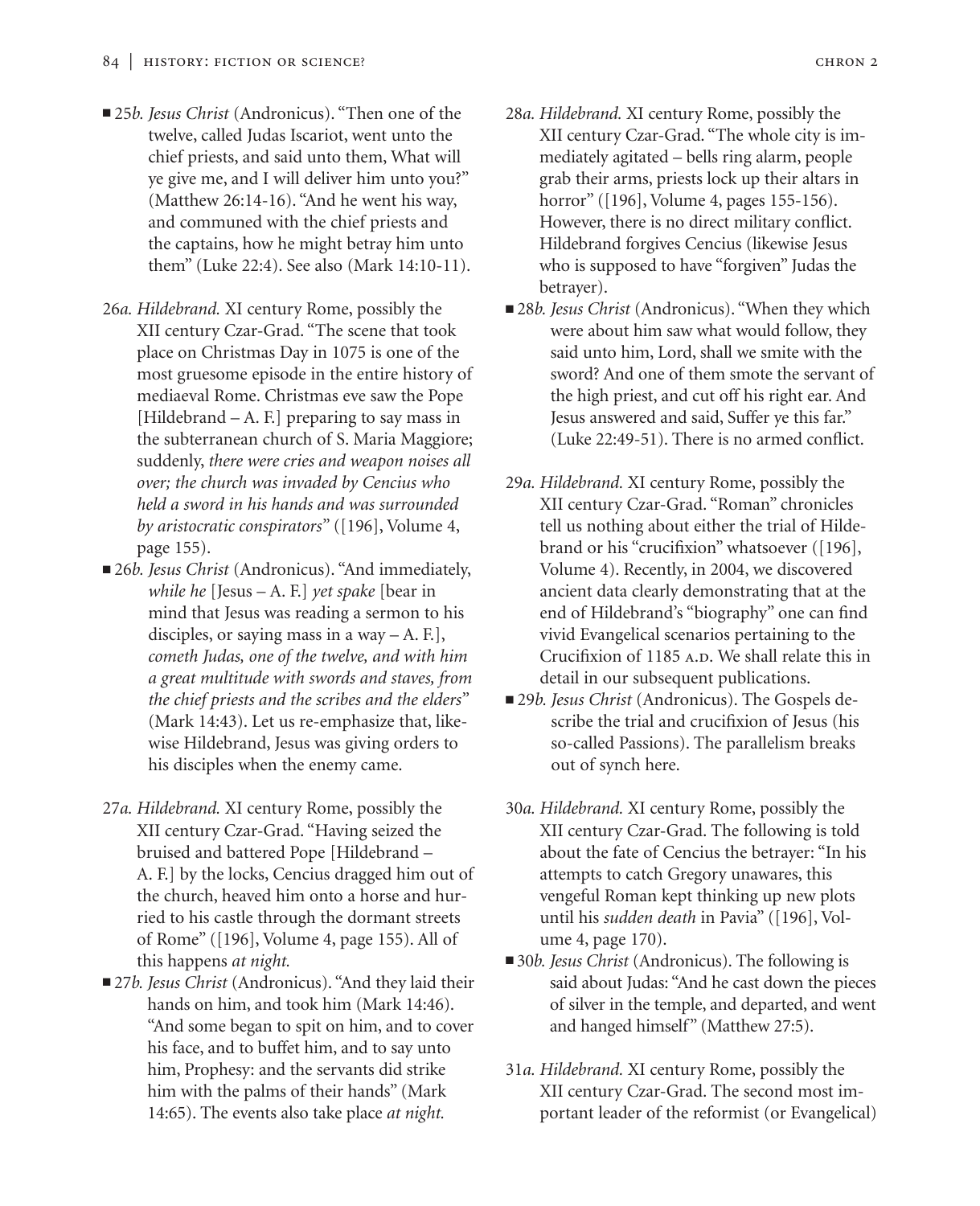chapter 2 the famous reform of the occidental church in the xi century… | 85

movement of Hildebrand is the well-known *Peter* Damiani, Hildebrand's right hand. He was born in 1007 and "had the reputation of an extraordinarily gifted individual" ([196], Volume 4, page 84). As we already understand, this Peter is most probably a reflection of Peter the Apostle, the closest ally of Jesus. Peter Damiani became head of the hermit army in the XI century - these hermits were just about as influential as Peter – their influence "was *a mystery in what concerned the strength of its manifestation –* they weren't equalled by anyone in this respect, with the possible exception of *the Old Testament prophets*" ([196], Volume 4, pages 84-85).

This mystery is nothing but a side effect of the Scaligerian chronology that transferred the Evangelical boom into the I century A.D. from the XII. F. Gregorovius proceeds to tell us that "Damiani had been the heart of this church [the church of Hildebrand, that is  $- A$ . F.]" ([196], Volume 4, pages 88-89). Damiani's banner was immediately picked up by Peter the Stylite: "he became a folk hero, a prophet of sorts – someone who received his authority of a crusade leader from Christ himself" ([196], Volume 4). These two Peters are the only well-known characters in the XI century Rome bearing that name. They may have been reflected in the collective evangelical character by the name of "Peter Simon the Apostle". The names Simon and Damian may have been interchangeable.

- 31*b. Jesus Christ* (Andronicus). Peter Simon is considered the main figure among the apostles of Christ – he is called the founder of the new Roman church. The Papal throne is still referred to as the Throne of St. Peter. According to the official formula, Peter had been the keystone of the Catholic Church.
- 32*a. Hildebrand.* XI century Rome, possibly the XII century Czar-Grad. According to some mediaeval Russian chronicles, Russia was baptized by Andrew the Apostle, an actual disciple of Jesus Christ (Andronicus) ([208], pages 121- 122). At the same time, according to the Scali-

gerian-Romanovian chronology, Russia was baptised in late  $X$  – early XI century, that is, allegedly *a thousand years later than Christ had lived.* More details concerning the fact that Andrew the Apostle is really yet another reflection of the XII century Emperor Andronicus can be found in our book entitled *King of the Slavs.*

■ 32*b. Jesus Christ* (Andronicus). One of the apostles of Jesus was called Andrew (Mark 1:16). As well as the other apostles, he had walked the Earth preaching the doctrine of Jesus. The Scaligerian chronology places him in the I century. How could he have baptized Russia in the XI century, then?

**Commentary.** The Scaligerian-Romanovian version tells us about Andrew the Apostle baptizing Russia in the X-XI century A.D., which contradicts the same Scaligerian dating of Andrew's lifetime (I century A.D.). However, this baptism corresponds to our new chronology and the year 1053 (considering the 1153 year shift) perfectly. Indeed, when we transpose the evangelical events from the phantom I century into the real XII century, everything falls into place. We begin to understand why the "evangelical boom" falls on the XII-XIII century, as well as "the heyday of baptisms". It becomes perfectly clear that Russia didn't have to wait a whole millennium so that it could "finally" get baptized – the baptism followed the naissance of the new religion in the XII century almost immediately. The legend about Andrew the Apostle baptizing Russia also begins to make sense. By the way, the Scaligerian-Romanovian history shall doubtlessly assure us that the legend of Andrew the Apostle baptizing Russia is a "later addition" to the famous *Chronicle of the Years Gone By* ([208], page 121). Nevertheless, in the XVI century John IV the Terrible, being unaware of the Scaligerian chronology, which was introduced after his death, "used to point out that the Russians were baptized by Andrew the Apostle himself, and didn't import Christianity from Greece. That was the very same thing that Hieromonk Arseniy Soukhanov, the emissary in Greece… had pointed out to the Greeks a century later" ([208], page 121).

Mind that a 720-year chronological shift backwards in time (its value equalling the subtraction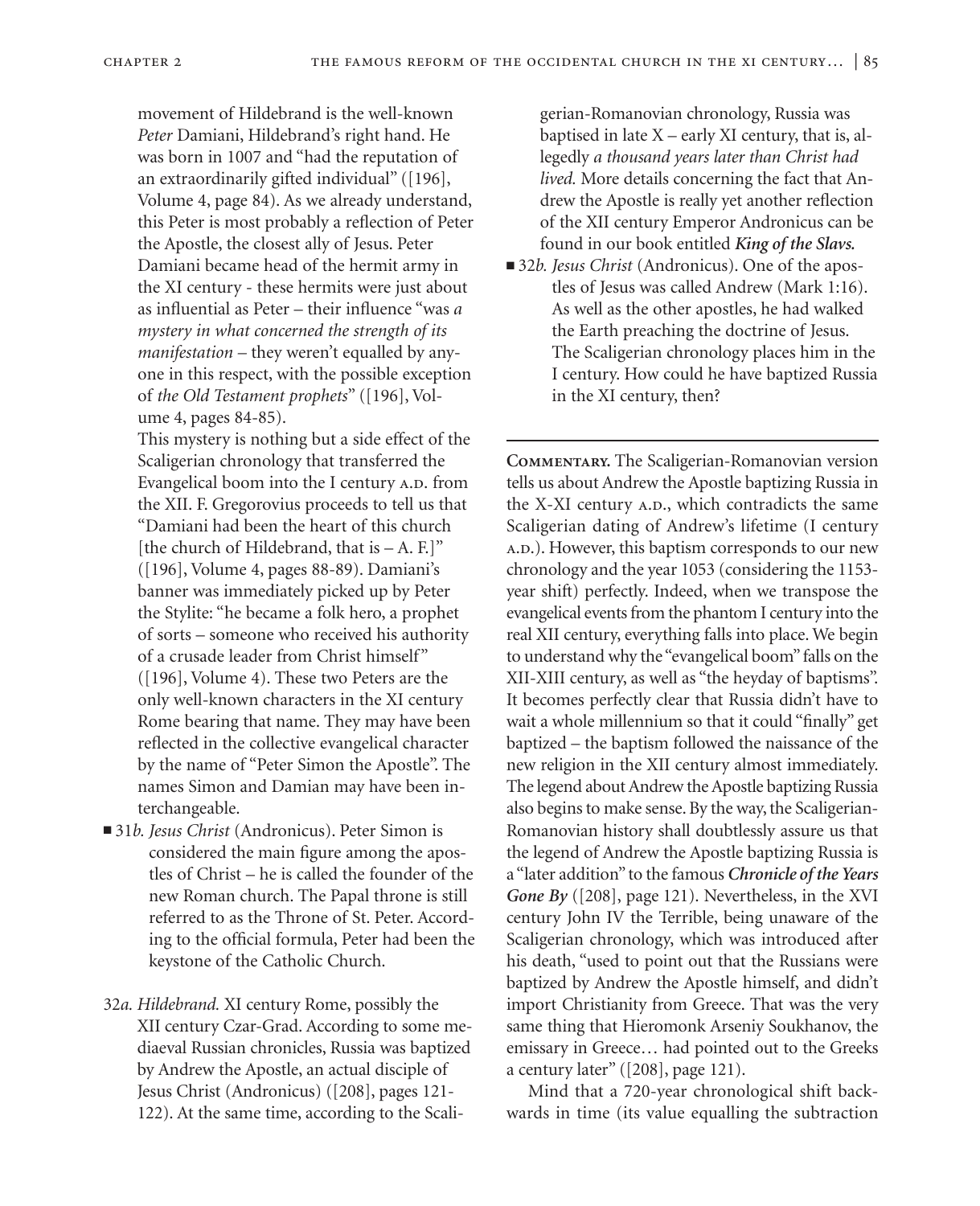

Fig. 2.11 A mediaeval picture of Emperor Henry IV genuflecting before Margravess Matilda in Canossa. Taken from the parchment manuscript entitled *The Life History of Matilda* by Doniso the Coenobite written in the monastery of Canossa. The manuscript is dated to 1114 and is kept in the Vatican Library. Taken from [304], Volume 2, pages 184-185.

residual of the two primary shifts: 720 = 1053 – 333) superimposes Hildebrand over a well-known Christian saint – Basil the Great (or "The Great King" in translation). The year 1053 shall be shifted backwards and transform into the year 333 A.D., since  $1053 - 720$ = 333. *This happens to be precisely the year Basil the Great was born according to the Scaligerian chronology.*

This fact instantly explains the bright and vivid parallelism between Jesus Christ (Andronicus) and Basil the Great that was already pointed out by N. A. Morozov in [544], Volume 1. Thus, the XII century Jesus (Andronicus) became reflected in history twice – as "Pope Hildebrand" and St. Basil the Great.

As we have already mentioned, the hagiographies of St. Basil the Great devote plenty of attention to his conflict with the Roman emperor Valens "the Unholy" – the double of the Evangelical King Herod. In the alleged IV century A.D. St. Basil the Great is said to have "instilled horror into Valens" and broken him in a way. We see another "secular trace" of this story in the alleged XI century – the well-known opposition between "Pope Hildebrand" and the Roman Emperor Henry. We are referring to the well-known scene that took place in Canossa in 1077 A.D., when Hildebrand had humiliated Henry.

We have to bear in mind that when the struggle against the secular authorities reached its apogee in the alleged XI century, "Pope" Gregory had excommunicated Emperor Henry. "The clerical excommunication that Gregory sentenced the most powerful Christian monarch to had left the entire world amazed. Not a single excommunication that preceded it had ever made such a tremendous impact" ([196], Volume 4, page 162). Henry had to beg for absolution on his knees. "The poor king had to stand in front of the inner gate of the castle begging to open it, dressed in the clothes of a repentant sinner" ([196], Volume 4, page 168. "This bloodless victory of the coenobite [Hildebrand – A. F.] is more wonderful than all the victories of Alexander the Great" ([196], Volume 4, page 167). Henry would eventually revenge himself and his humiliation upon Gregory.

On fig. 2.11 we can see a mediaeval picture of "the scene in Canossa" which was painted in the alleged year 1114. Emperor Henry IV kneels before Margravess Matilda ([304], Volume 2, pages 184-185).

## **1.4. The Bethlehem Star of the alleged I century and the famous supernova explosion of circa 1150 (subsequently shifted to 1054 by the chronologists)**

Let us turn to some fascinating astronomical data that prove our reconstruction according to which Jesus Christ (Andronicus) had lived in the XII century A.D. In our book entitled *King of the Slavs* we demonstrate that the famous supernova explosion dated to 1054 nowadays really took part a century later, in circa 1150, and became reflected in the Gospels as the Star of Bethlehem.

We shall proceed to cite the list of Scaligerian datings pertaining to the so-called nova and supernova flashes as reflected in "ancient" chronicles. The list was compiled by M. Zamaletdinov according to [978]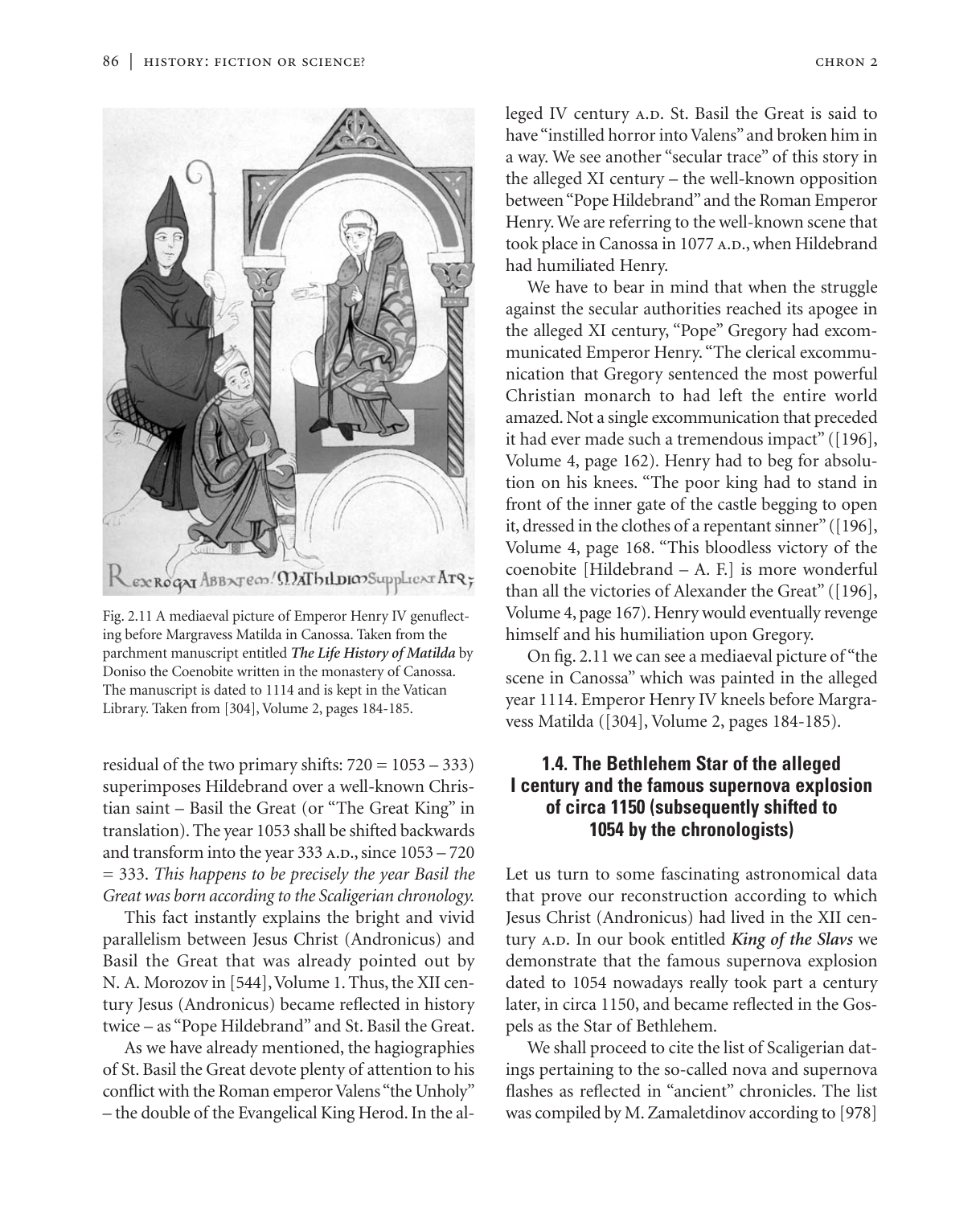and [703]. Let us emphasize that the list in question is a *complete* collection of all the flashes whose veracity isn't doubted.

The datings are as follows: the alleged years 2296 b.c., 2241 b.c., 185 a.d., 393, 902, 1006, 1054, 1184 and 1230 A.D. followed by several XVI century flashes, qv in Kepler's list. We shall point out the flash of 11 November 1572 that was mentioned by Tycho Brahe – the so-called "Supernova of Tycho" ([395], pages 124-125). This list is usually complemented by the so-called "Christian Supernova", or the famous Star of Bethlehem as described in the Gospels and allegedly dating to the I century A.D. This flash marked the birth of Jesus Christ (Andronicus). The Oriental Magi were asking: "Where is he that is born King of the Jews? For we have seen his star in the East… Then Herod, when he had privily called the wise men, enquired of them diligently what time the star appeared… and, lo, the star which they saw in the east, went before them… when they saw the star, they rejoiced with exceeding great joy" (Matthew 2:2, 2:7, 2:9-10). In fig. 2.12 we see a mediaeval picture of the Star of Bethlehem from the book by S. Lubienietski  $([1257]).$ 

Amongst the scientists who delved into researching the astronomical environment of the I century A.D. was, amongst others, the eminent astronomer J. Kepler. The same "Star of the Magi" enjoyed a great deal of attention from the part of the chronologist Ludwig Ideler ([426], pages 128-129).

Let us now try a different approach to the issue. As we are beginning to understand, the list of nova and supernova flashes can (and must) contain duplicates. In other words, the number of flashes observed wasn't that great – however, they were "multiplied" when some of the chronicles had to "travel backwards in time". Let us compare the nova flash dates for the Second Roman Empire and the Roman Empire of the X-XIII century (see table below).

We have demonstrated the parallelism between the "biographies" of Jesus Christ (Andronicus) from the XII century and "Pope Gregory Hildebrand" from the XI. Let us reiterate that Italian Rome had apparently not been founded yet, and the events known as "Roman" nowadays really took place in the New Rome on the Bosporus, or Constantinople. Later on, when Byzantine events migrated westwards (on



Fig. 2.12 A mediaeval picture of the Evangelical "Star of Bethlehem" from the *Historia universalis omnium Cometarum* by Stanislaw Lubienietski ([1257]). Taken from [543], page 13, ill. 4.

paper), Jesus Christ (Andronicus), who had preached in the New Rome in the XII century A.D. and suffered there, became reflected in Italian history as "Pope Hildebrand".

**Corollary.**Jesus Christ, also known as the Byzantine emperor Andronicus who had lived in the XII century A.D., became reflected in the Scaligerian version of Roman history as "Pope Hildebrand" from the alleged XI century.

## **1.5. The Crucifixion of Jesus on Mount Beykos, or the evangelical Golgotha, which is located outside Constantinople, on the shore of the Bosporus**

Where did the events described in the Gospels really take place? Let us point out a very interesting and important fact directly related to this issue.

The Turkish historian Jalal Assad in his book entitled *Constantinople* ([240]) tells us that right outside Constantinople, on the Asian coast of Bosporus straits, one finds "the tallest hill of the Upper Bosporus. On top of this hill (180 metres above the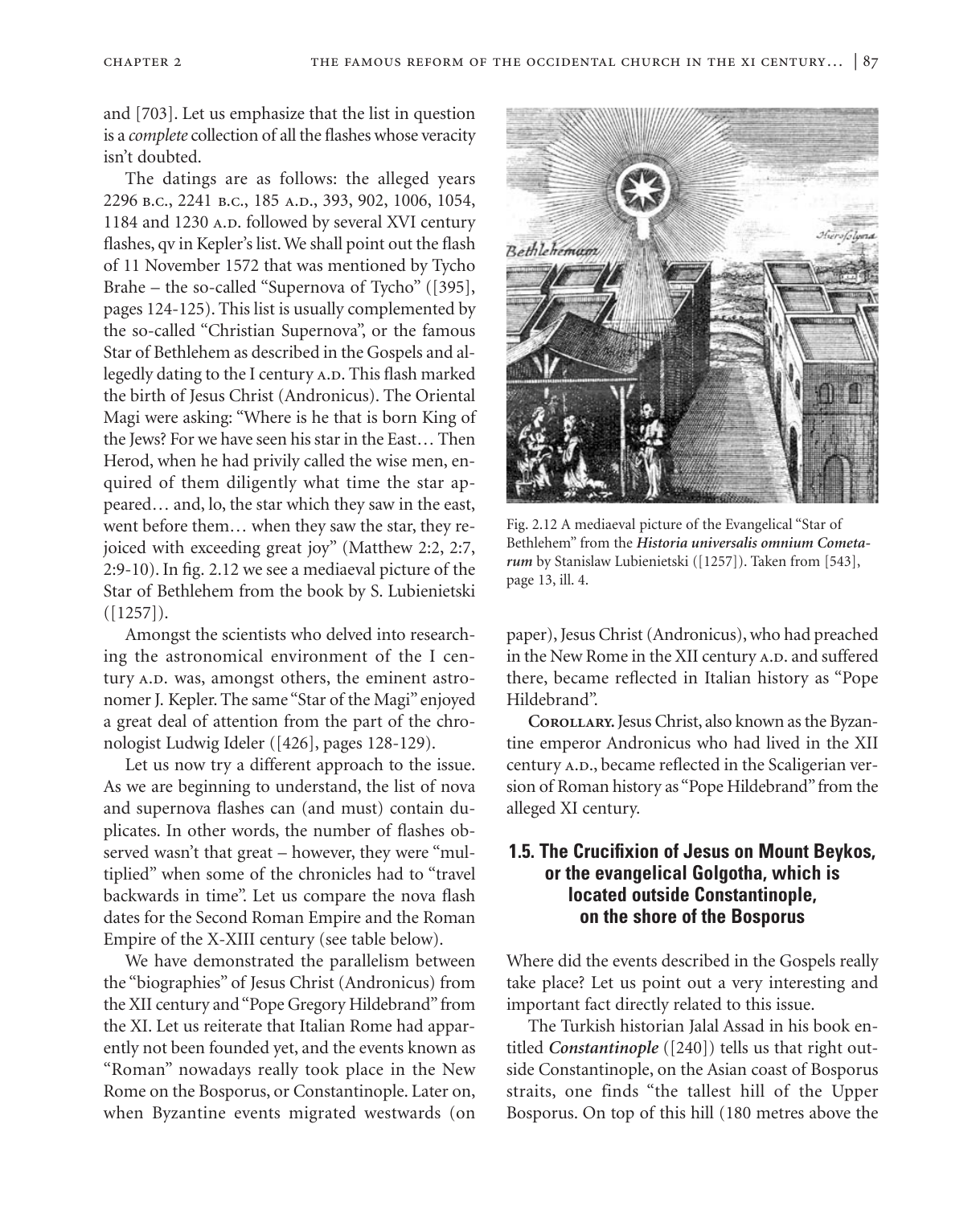| <b>Middle Ages</b>                                                                                                                                                                                                                                                                                                                                                                                                                                                                                                                                                                           | "Antiquity"                                                                                                                                                                                                                                                                                                                                                                                                                                                                                                                                                                                                                                                                                                                                                                                                               |
|----------------------------------------------------------------------------------------------------------------------------------------------------------------------------------------------------------------------------------------------------------------------------------------------------------------------------------------------------------------------------------------------------------------------------------------------------------------------------------------------------------------------------------------------------------------------------------------------|---------------------------------------------------------------------------------------------------------------------------------------------------------------------------------------------------------------------------------------------------------------------------------------------------------------------------------------------------------------------------------------------------------------------------------------------------------------------------------------------------------------------------------------------------------------------------------------------------------------------------------------------------------------------------------------------------------------------------------------------------------------------------------------------------------------------------|
| Roman Empire of the X-XIII century A.D.                                                                                                                                                                                                                                                                                                                                                                                                                                                                                                                                                      | The Second Roman Empire of the I-III century A.D.                                                                                                                                                                                                                                                                                                                                                                                                                                                                                                                                                                                                                                                                                                                                                                         |
| 1. We give a complete list of all nova and supernova flashes<br>reflected in the documents of the X-XIII century empire<br>epoch:<br>1) The flash of 1006 A.D.,<br>2) The famous flash of 1054,<br>3) The flash of 1184,<br>4) The flash of 1230.                                                                                                                                                                                                                                                                                                                                            | 1. Below find a complete list of all nova and supernova flashes<br>reflected in the documents of the Second Empire (the alleged<br>I-III century A.D.):<br>$1)$ ?<br>2) The evangelical flash of 1 A.D.<br>$3)$ ?<br>4) The famous flash of 185 A.D.                                                                                                                                                                                                                                                                                                                                                                                                                                                                                                                                                                      |
| COMMENTARY. As we have already seen, a chronological shift of 1053 years leads to the mutual superimposition of the events<br>that took place in the Second Roman Empire over those of the Holy Roman Empire that existed in the alleged X-XIII cen-<br>tury, identifying them as each other's duplicates. It would be interesting to find out whether a shift of 1053 years should give<br>a superimposition of star flash dates, or phantom reflections of the flashes that were observed in the X-XIII century Roman<br>Empire. The answer happens to be in the positive (see fig. 2.13). |                                                                                                                                                                                                                                                                                                                                                                                                                                                                                                                                                                                                                                                                                                                                                                                                                           |
| 2. The flash of the alleged year 1054 A.D.                                                                                                                                                                                                                                                                                                                                                                                                                                                                                                                                                   | 2. The flash of the alleged year 1 A.D.                                                                                                                                                                                                                                                                                                                                                                                                                                                                                                                                                                                                                                                                                                                                                                                   |
| COMMENTARY. The dates of these flashes correlate ideally if we're to consider the 1053-year shift.                                                                                                                                                                                                                                                                                                                                                                                                                                                                                           |                                                                                                                                                                                                                                                                                                                                                                                                                                                                                                                                                                                                                                                                                                                                                                                                                           |
| 3. The flash of 1054 was visible "in the eastern sky", according<br>to mediaeval chronicles. Quoting by [703].<br>4. The flash of 1230.                                                                                                                                                                                                                                                                                                                                                                                                                                                      | 3. The flash of 1 A. D. was visible "in the East", according to<br>the Gospels (Matthew 2:2 and 2:9). Concurs well with the<br>data presented on the left.<br>4. The flash of 185.                                                                                                                                                                                                                                                                                                                                                                                                                                                                                                                                                                                                                                        |
| COMMENTARY. These flashes get superimposed over each other if we're to consider a 1053-year shift, the difference being a<br>mere 8 years.                                                                                                                                                                                                                                                                                                                                                                                                                                                   |                                                                                                                                                                                                                                                                                                                                                                                                                                                                                                                                                                                                                                                                                                                                                                                                                           |
| 5. The flash of 1230 lasted for 6 months ([703]).                                                                                                                                                                                                                                                                                                                                                                                                                                                                                                                                            | 5. The flash of 185 lasted for 7 months ([703] and [978]).                                                                                                                                                                                                                                                                                                                                                                                                                                                                                                                                                                                                                                                                                                                                                                |
| COMMENTARY. Thus, we discover that the entire list of flashes with their characteristics as given for the Second Roman Empire<br>is derived from several flashes observed in the Holy Roman Empire of the X-XIII century shifted 1053 years backwards in<br>time. Thus, half of mediaeval flashes observed in this epoch drifted backwards in time and ended up in the "antiquity" in-<br>stead of the Middle Ages (see fig. 2.13)                                                                                                                                                           |                                                                                                                                                                                                                                                                                                                                                                                                                                                                                                                                                                                                                                                                                                                                                                                                                           |
| 6. The famous supernova flash of 1054 was observed in the<br>Taurus constellation (The Great Soviet Encyclopaedia, 3rd<br>edition, Volume 23, page 53). "A most amazing example of<br>what supernova explosion remnants may look like is the Crab<br>nebula which is located where the Chinese and Japanese<br>chronicles reported a bright supernova explosion in 1054"<br>$(GSE)$ .                                                                                                                                                                                                        | 6. The famous flash – the Star of Bethlehem that could be ob-<br>served when Jesus Christ (Andronicus) was born (Matthew 2).<br>Representations of this star can often be found in Christian<br>iconography, as well as mediaeval art and literature in general.<br>Many chronologists tried to date the Nativity with the aid of<br>this outstanding and scarce astronomical phenomenon, but to<br>no avail, since they were looking for the star in the wrong cen-<br>tury; as for the XI - there hardly is any point in looking for it<br>here, it is known quite well already. In reality, this flash took place<br>a century later, around 1150, qv above. Mediaeval chronologists<br>have first misdated it to the XI century instead of the XII, and<br>then aggravated the error, dating it to the I century A.D. |

## **The nova flash dates for the Second Roman Empire and the Roman Empire of the X-XIII century**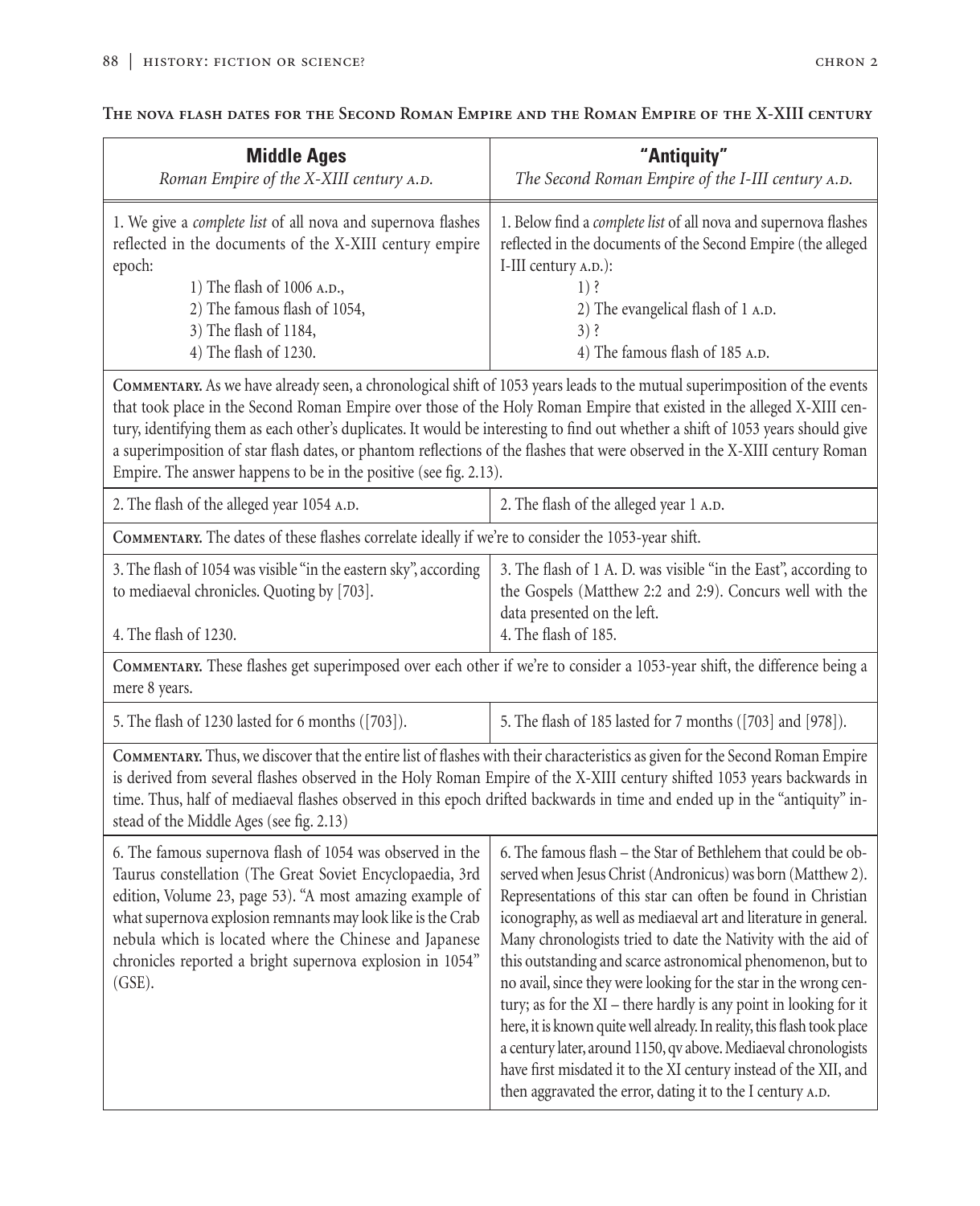

Fig. 2.13 Nova and supernova flash chronology according to the Scaligerian chronology. It is plainly visible that a 1053-year shift shall identify the Evangelical Star of Bethlehem as the famous supernova explosion dated to 1054 A.D., by the modern historians, for instance. The real explosion took place in mid-XII century, around 1152 A.D. It was subsequently misdated to 1053 A.D. by the mediaeval chronologists who were of the opinion that Christ wasn't born in 1152 A.D., but rather 1052 A.D. (qv in our book entitled *King of the Slavs.* The Nativity date was then shifted by an additional 1000 years, transforming into 1 A.D. Taken from [395], [703] and [978].

sea level) there is *the grave of Joshua son of Nun, or Ioushah*" ([240], page 76).

However, according to our reconstruction, Joshua son of Nun is merely another name of Jesus Christ (Andronicus), qv below; one can thus suggest that this tallest hill of the Upper Bosporus might really be the famous Golgotha where they crucified Christ.

Since we doubt that all of our readers have heard or read about the "grave of Joshua son of Nun", we shall tell its story in brief. Jalal Assad, the famous Muslim author of the XIX century tells us that "if one is to follow the Asian coast of the Bosporus, one comes to a small bunder by the name of Sutluge, which is where the path to the tallest hill of the Upper Bosporus. On top of this hill (180 metres above the sea level) there is *the grave of Joshua son of Nun, or Ioushah*… There are many different superstitions concerning this *gigantic grave* which is four metres long and half a metre wide. According to one opinion, this used to be the bed of Heracles; some others deem this to be the grave of Amycus killed by Polydeuces [Polydes, or Pilates? – A. F.]. Muslims believe this to be the grave of Joshua, son of Nun. Many travel there… in hope of curing their ills.

One sees some Byzantine ruins on the top of this hill – possibly the ruins of the Church of St. Pantaleimon, as well as a holy spring… in the Byzantine epoch this place was called the Bed of Heracles… the renowned village of Beykos is located at the foot of this hill; this is where the Argonauts came to replenish their supply of food, and also the place where *king Amycus was killed*" ([240], pages 76-77).

Our reconstruction is as follows. Mount Beykos is most probably the famous Christian Golgotha. The "murder of king Amycus" at the foot of the hill would thus become identified as the crucifixion upon the Golgotha. The church whose ruins we see on the hill is none other but the famous Church of Resurrection that was built on top of the Golgotha according to the ecclesial tradition. It is well understood why the Argonauts – or, as we already understand, the crusaders – had to stop at this particular location.

This "grave" exists until the present day, and is considered a holy place. Locals call it the grave of saint Jushah, or Ioushah. That may well mean Jesus. What we see here nowadays is a flat 17 by 2 metre field. The graves of his kin are of a regular size and can be found all around this gigantic "sepulchre". The plan of the "grave of Jesus" in its modern condition can be seen in fig. 2.14; one can also find the legends of St. Ioushah in [1181].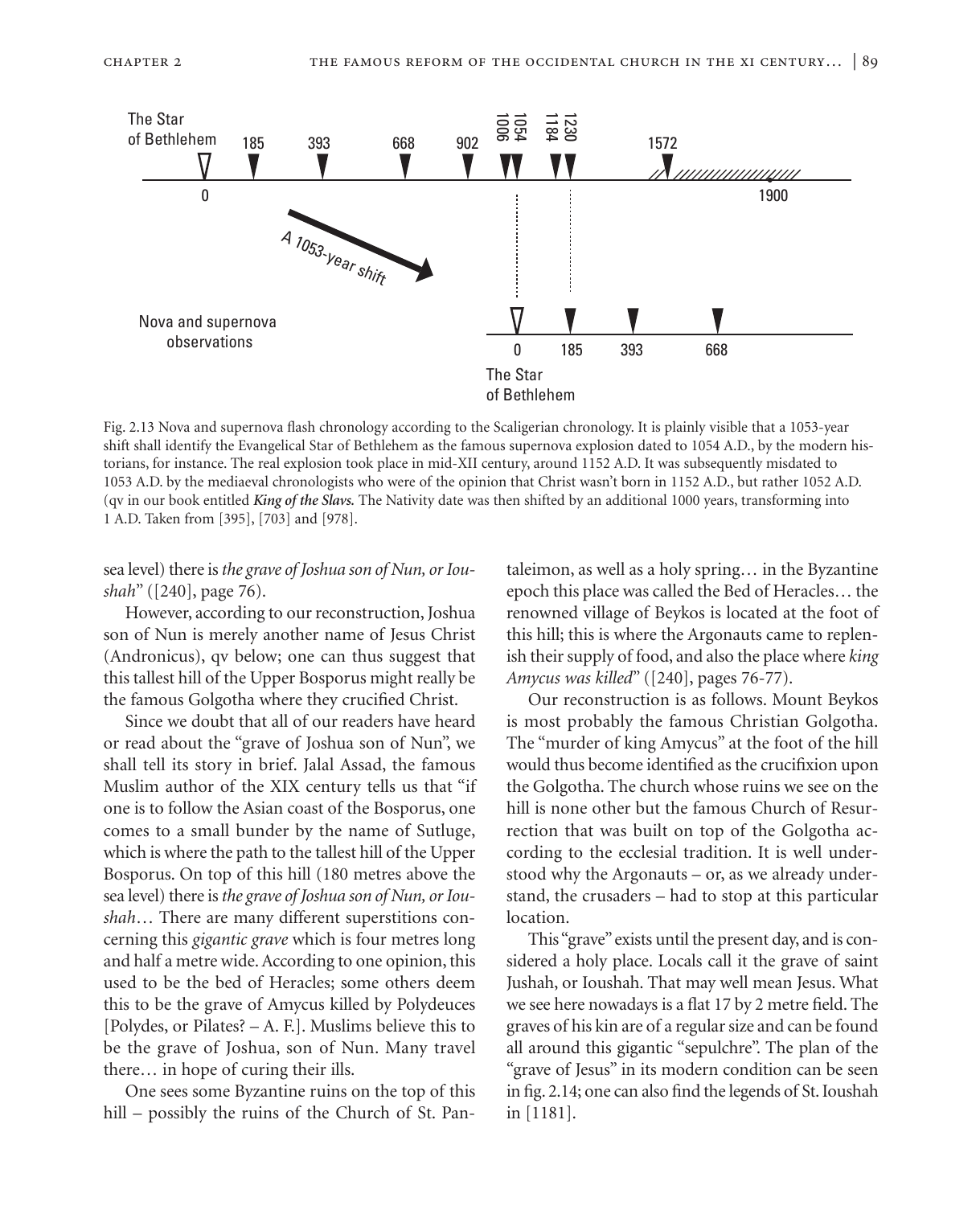

Fig. 2.14 A plan of Jesus' (Ioushah's) grave on top of Mount Beykos just outside Istanbul (modern condition).

However, this account of ours is far from being exhaustive. Near the grave of St. Ioushah, or Jesus, one finds three more gigantic graves about 7 or 8 metres long. One of them is the grave of Kirklar Sultan, and it is located inside a mausoleum of sorts, unlike the other two burial grounds, which are out in the open – the graves of the holy Uzun Elviya Leblebici Baba and Akbaba Sultan.

Apart from that, as some Beykos locals had told the author in 1995, there are 5 or 6 more or similar gigantic graves of saints on the other (European) side of the Bosporus. Could these "graves" be real or symbolic sepulchres of some of the Apostles of Jesus? We still know nothing of where most of them were buried, after all.

So, could this "grave of St. Ioushah", or Joshua, be the place where Jesus was crucified and the place where the Holy Sepulchre stood – the one sought by the crusaders?

It may be for some reason that "the main street of Constantinople led from the Forum of Arcadius and the first wall of the city to the Golden Gate, presently Isa-Kapusu, or the Gate of Jesus" ([240], page 67; see fig. 2.15). Could this be an indication that the evangelical events really took place in the New Rome? See more on the subject in CHRON5 and CHRON6.

In CHRON6 we analyze the description of Daniel's voyage to the Golgotha in the Middle Ages. As we point out, in Daniel's rendition the place is closer to



Fig. 2.15 The Golden Gate of Czar-Grad (Constantinople). Taken from [240], inset between pages 128-129.



Fig. 2.16 Jesus Christ enters Jerusalem. One can clearly see the Ottoman crescent on the spire at the background. Taken from [745], Volume 7, page 339. A 1693 Aprakos Evangelium. BAS archive #339, page 568, reverse.

Fig. 2.17 A close-in with the Ottoman crescent upon a spire. Taken from [745], Volume 7, page 339.

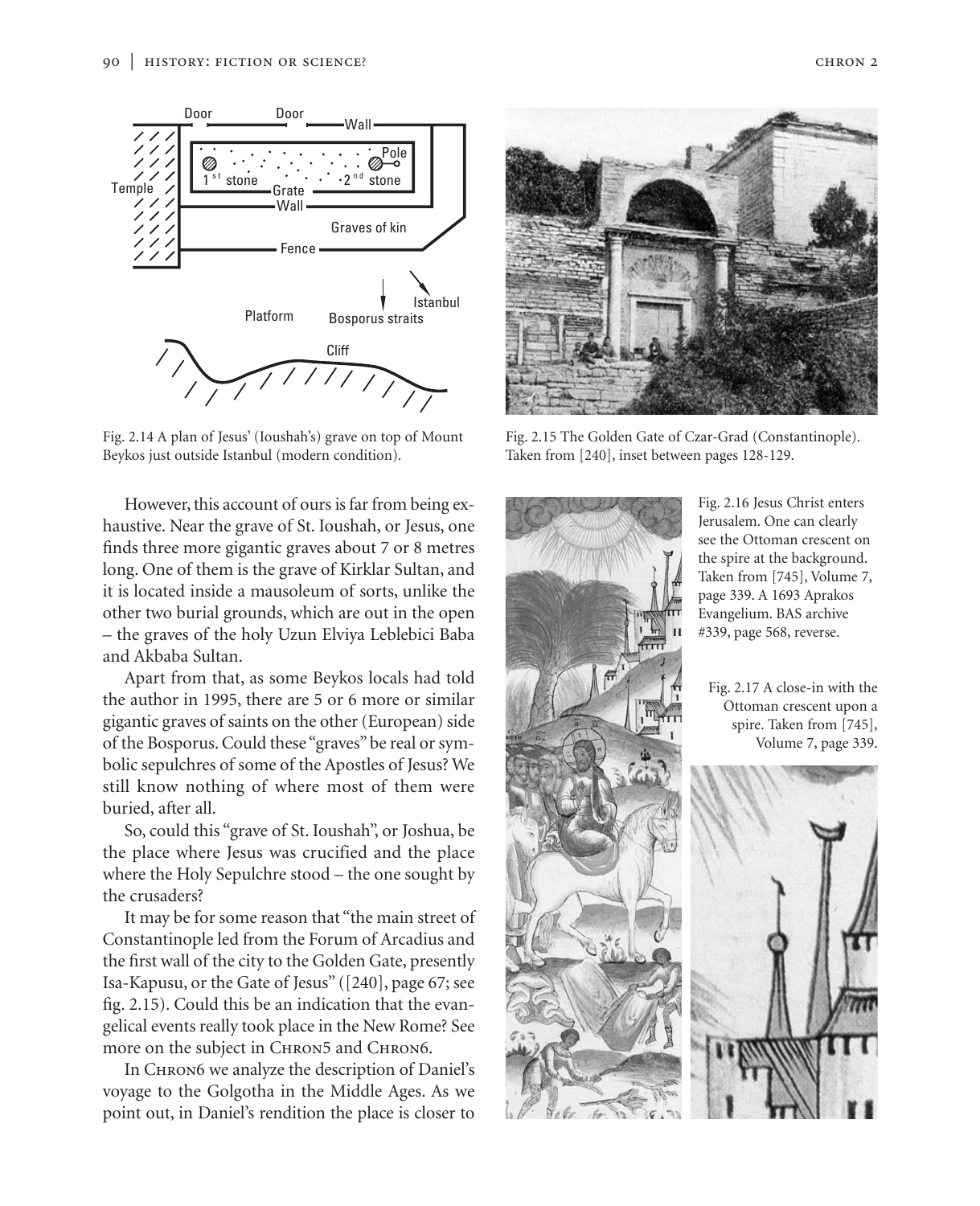

a crescent-shaped turban. Taken from [745], Volume 7, page 356. A 1693 Aprakos Evangelium. BAS archive # 339, page 646.

view of the Evangelical Jerusalem. The city has tall chimneys installed for heating purposes. Taken from [745], Volume 7, page 155. A 1693 Aprakos Evangelium. BAS archive # 339, page 241.

Jerusalem with smoking chimneys. Taken from [745], Volume 8, page 326. A 1693 Aprakos Evangelium. BAS archive # 339, page 725, reverse.

"the scene of the events" than to a real grave of Jesus. He calls in the "spot of the Crucifixion". Therefore, what we can find on Mount Beykos is a monument telling us Jesus was crucified on *this very spot* – possibly a rebuilt one, and its survival is truly a mystery. The exceptional size of the grave is also easily explained by this fact, since the fenced area isn't an actual grave,

but rather the place where the events took place. In this case, the 17 by 2 metre size is easily understood.

Our conception of evangelical events really taking place in the New Rome  $=$  Czar-Grad  $=$  Constantinople is confirmed by the established mediaeval tradition of painting the evangelical Jerusalem as a city with Ottoman crescents. In fig. 2.16, for instance, we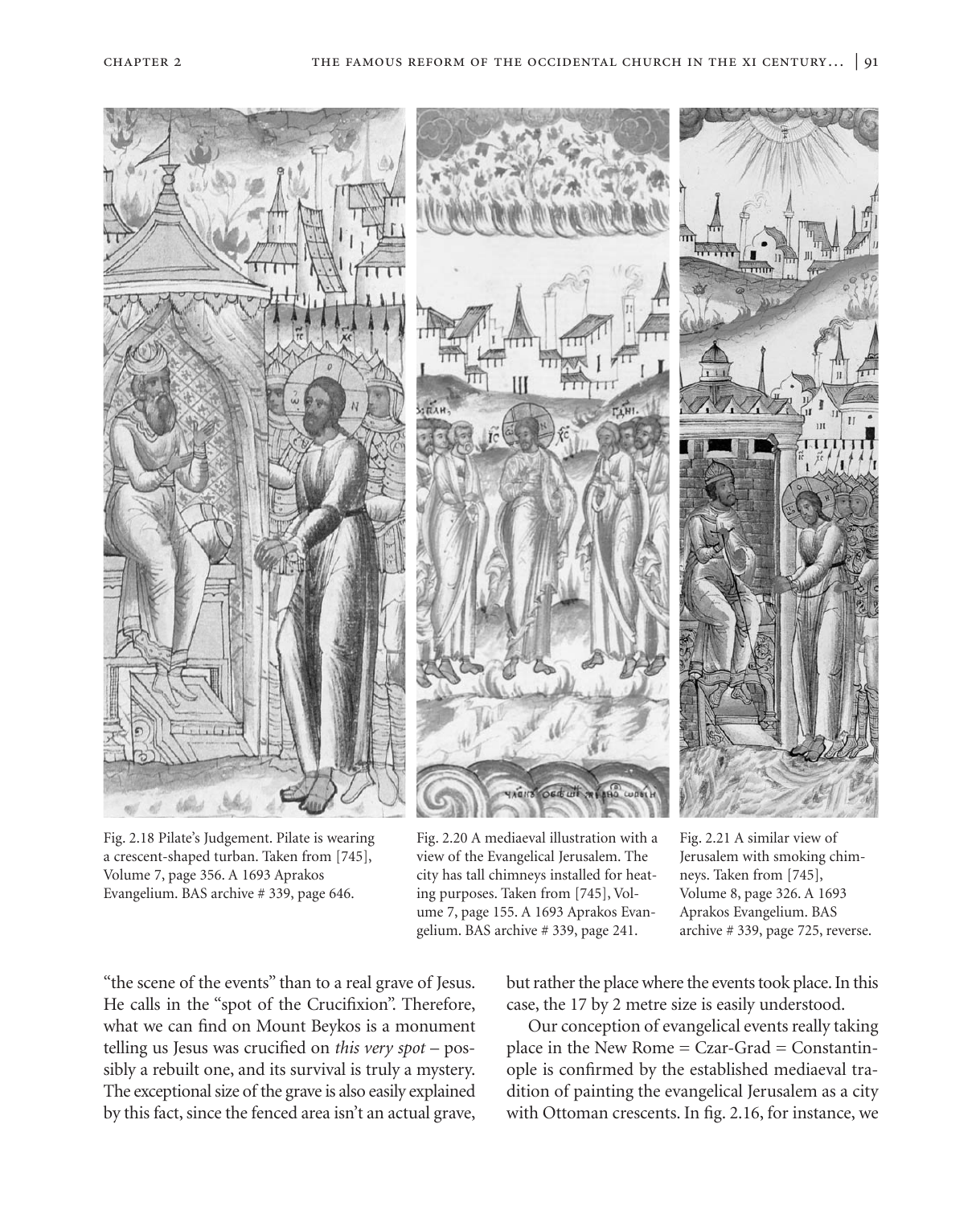see a mediaeval painting of Christ entering Jerusalem ([745], Volume 7, page 339 – The Aprakos Gospel, 1693). We see the city of Jerusalem in the background, with a distinct *Ottoman crescent* topping one of the spires, qv in fig. 2.17.

In fig. 2.18 we see a mediaeval picture of Pilate's trial of Jesus ([745], Volume 7, page 356 – The Aprakos Gospel, 1693). We see a turban with an Ottoman crescent on Pilate's head.

We shall keep coming across the fact that a crescent with a star used to be an ancient symbol of Czar-Grad, or Constantinople. It is possible that it symbolized the Moon, which had obscured the Sun in the year of the crucifixion, together with the Star of Bethlehem that had flared up around 1150 and became misdated to 1054 by later chronologists. The crescent could either symbolize the moon, or the partially obscured solar disc during the eclipse.

Let us mention another fact that is of interest to us. In figs. 2.20 ([745], Volume 7, page 155) and 2.21 ([745], Volume 8, page 326) we see two mediaeval pictures of the evangelical Jerusalem (the Aprakos Gospel, 1693). We see tall chimneys over the rooftops. This implies the existence of furnaces in the evangelical Jerusalem – most probably heaters to keep houses warm, which doesn't quite concur with the Scaligerian version telling us Jerusalem was situated on the territory of modern Palestine, which is tropical enough to render heating unnecessary – however, it does occasionally snow in Istanbul, and it can get rather cold. At any case, smoke from chimneys indicates the evangelical Jerusalem to have been situated somewhat further to the north than the Scaligerian version tells us nowadays.

Let us conclude with a peculiar detail. Apparently, the true XII century dating of the Crucifixion had been recorded in various literary sources, which were later declared apocryphal and remained such for a considerable amount of time. In particular, the legend of Andrew the Apostle baptizing Russia near the end of the alleged X century (the XII century in reality) could be related to the recent Crucifixion. This tradition was reflected in the famous novel *Master and Margarita* by M. A. Bulgakov, who had studied various apocryphal tales of Christ, which he had incorporated into his work. The fact that we are about to relate was pointed out to us by our readers, and it fits well into our reconstruction. The last 32nd chapter of Bulgakov's novel entitled "Forgiveness and Eternal Abode" mentions Boland leave Moscow accompanied by his entourage and paying a visit to the Roman Procurator of Judea Pontius Pilate, who serves his penance as a hermit perched upon a rock in a desolate land; Margarita expresses her amazement at the long term of this amercement as follows: "Isn't *twelve thousand moons* for a single moon a little too much?" The events are supposed to take place in the late 1930's – the novel itself was finished in 1940.

Moons have been well known to stand for the socalled lunar or synodal months, which have passed since a certain event. Such a month equals 29.5 calendar days ([797], page 792). However, in this case we find 12,000 moons counted backwards from 1940 to equal 970.8 years and give us 969 A.D. as the approximate dating of the Crucifixion. If we are to think that a "moon" really equals a stellar lunar month equalling 27.3 calendar days ([797], page 792), this date shall be 1043 A.D. One way or another, the tradition which was voiced by M. A. Bulgakov in a somewhat clandestine manner indicates the Crucifixion to have occurred in either the X or XI century. This mediaeval tradition is some 100-150 years off the mark, since it indicates the phantom XI-century dating instead of the real XII-century one. This circumstance proves nothing per se, but becomes understandable enough if we are to consider some of the facts that are known to us.

## **2. IDENTIFYING LIVY'S "ANCIENT IMPERIAL ROME" AS THE THIRD ROMAN EMPIRE AFTER A 1053-YEAR SHIFT**

In the preceding paragraphs we have given brief descriptions of several dynastic parallelisms that emerge from the "Scaligerian History Textbook", which are really the manifestations of the chronological shifts with values equalling 333, 1230 and 1053 years. We shall carry on with our discussion of the 1053-year shift. We shall relate this method of restoring the correct datings in more detail below – a brief version can be found in Chapter 6 of CHRON1.

Let us regard the history of "ancient" and mediaeval Rome. The parallelism that we are about to re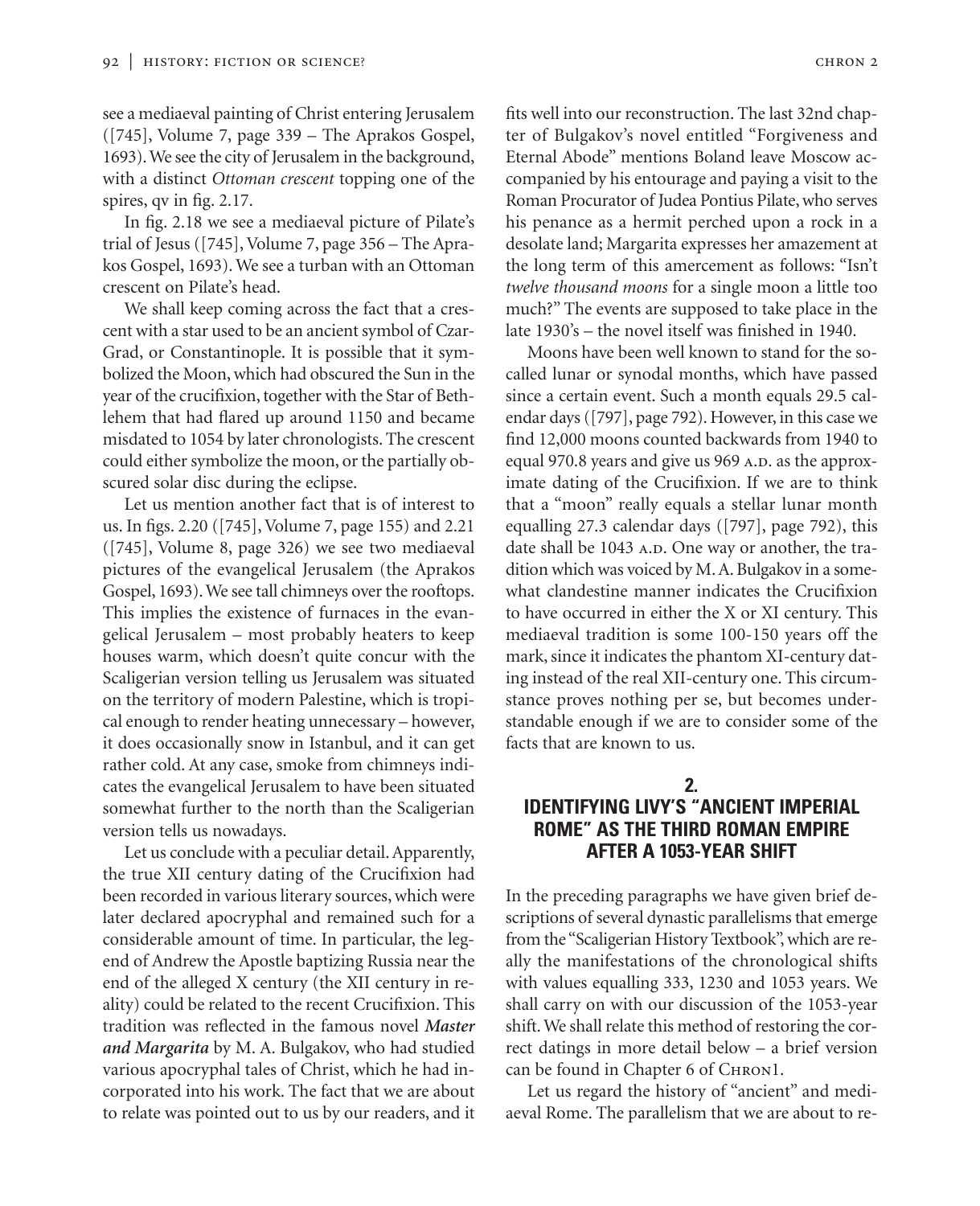late covers 1300 years, no less. It serves to "identify" the mediaeval Rome as its "ancient" double. We learn that one has to move the "ancient" dating of Rome's foundation (around the alleged year 753 A.D.) forwards in time by 1053 years, which transposes it to approximately 300 A.D. This is how the 1053-year shift manifests itself; bear in mind that the hypothesis about Diocletian, who is supposed to have ruled in the alleged years 284-305 A.D., was already suggested by N. A. Morozov in [544]. However, this hypothesis proved erroneous. Our hypothesis shows that this millenarian shift forwards in time is far from sufficient. We shall have to move it even closer to our age – by a further 1000-1050 years. Therefore, the true dating of the foundation of Rome in Italy shall thus fall on the XIV century A.D. See CHRON6 for more details. However, we aren't concerned with this shift at the moment – let us just concentrate on the very first step, which is interesting by itself and deserves to be covered separately.

So as not to bind ourselves by any additional hypotheses, we shall be formal enough in the demonstration of the parallelism that we have discovered. We shall simply superimpose Livy's *ab urbe condita* date (counted off the alleged foundation of Rome in Italy) over 300 A.D. (instead of the 753 B.C. dating prevalent in Scaligerian history). We shall then move forwards along the chronology of events as reflected in "ancient" and mediaeval sources, comparing them to one another with the aid of the same universal chronological formula that we shall abbreviate to  $T =$ X + 300. X stands for the *ab urbe condita* dating according to Titus Livy and other "ancient" sources, whereas T represents the Scaligerian A.D. dating. We thus suggest considering the date of Rome's foundation to be 300 A.D. This "uniform rigid formula" was discovered when we were processing form-codes and compiling the global chronological map.

In other words, the formula that we transcribe as  $T = X + 300$  is a somewhat different representation of the same chronological shift of 1053 years.

It is extremely important that the superimposition of the "ancient" Roman history over its mediaeval original as suggested by this formula is confirmed



Fig. 2.24 The parallelism between the "ancient" First Roman Empire (Regal Rome as described by Titus Livy) and the "ancient" Third Roman Empire.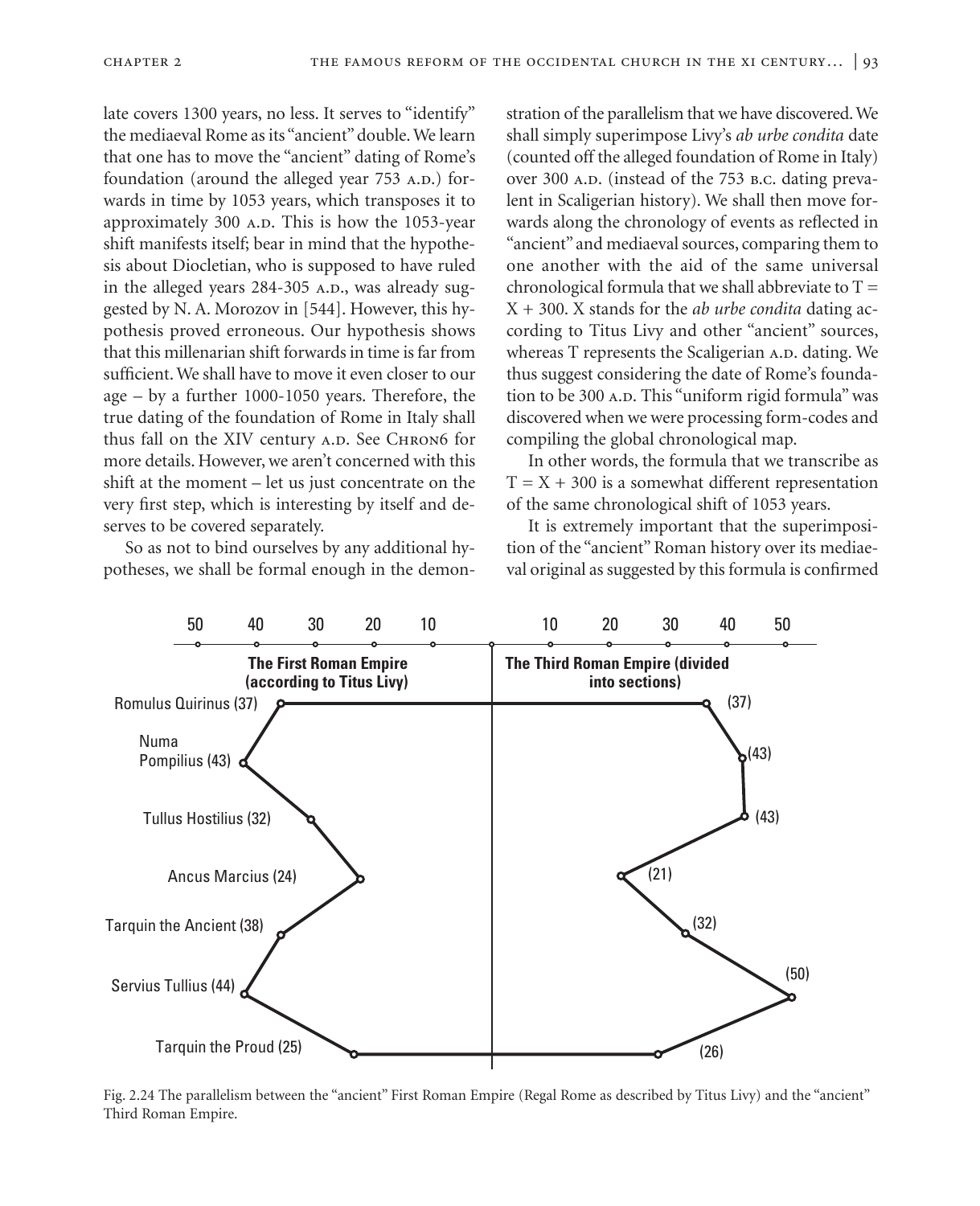

Fig. 2.25 A superimposition of the "ancient" First Roman Empire and the "ancient" Third Roman Empire with a rigid shift of roughly 1050 years.

by the discovered parallelism of compared events. That is, "ancient" and mediaeval Roman events that the "Scaligerian textbook" separates by a period of about 1053 years turn out to be extremely similar to each other. A more formal way of putting it would be to say that these events possess extremely similar form-codes; this ongoing parallelism turns out to cover a very long temporal interval very methodically – one of 1300 years, to be precise.

A) According to the  $T + X + 300$  formula, all 244 years of Livy's "Ancient Royal Rome" ([482]), or the First Roman Empire in our terminology, become identified as the interval of the alleged years 300-552 A.D. - that of the Third Roman Empire in the West.

B) The seven kings described by Titus Livy ([482]) are really a collection of generalized aliases, or terms used for referring to the seven consecutive epochs of the Third Roman Empire. We find out that every such epoch is represented in Livy's work by a biography or two from the imperial history of the Third Empire. As we find out, Livy concentrates on these emperors and hardly mentions any other rulers from the epoch in question, either ignoring or being ignorant of them.

C) We learn that the form-codes of the First and the Third Roman Empire demonstrate a very obvious parallelism.

We shall present the seven epochs (Livy's "kings") below, also providing their "translations" into the terms of the Third Roman Empire, qv in figs. 2.24 and 2.25. See the discussion of dates and reign durations for the emperors of the Third Roman Empire in CHRON2, Chapter 1.

- 1*a. Romulus Quirin:* the alleged years 300-337 A.D. after a shift of 1053 years.
- 1*b. Constantine I the Great.*
- 2*a. Numa Pompilius:* the alleged years 380-423 A.D. after a shift of 1053 years.
- 2*b. St. Basil the Great*, or the Great King (since Basil = Basileus, or simply "King").
- 3*a. Tullus Hostilius: the alleged years 380-423 A.D.* after a 1053-year shift.
- 3*b. Valentinian II + Honorius.* Alternatively, we can take *Theodosius I –* the co-ruler of Valentinian.
- 4*a. Ancus Marcius:* the alleged years 423-444 A.D. after a 1053-year shift.
- 4*b. Aetius.*
- 5*a. Tarquin the Ancient:* the alleged years 444-476 A.D. after a 1053-year shift.
- 5*b. Valentinian III + Recimer.*
- 6*a. Servius Tullius:* the alleged years 476-526 A.D. after a 1053-year shift.
- 6*b. Odoacer + Theodoric.*
- 7*a. Tarquin the Proud:* the alleged years 526-552 A.D. after a 1053-year shift.
- 7*b. The royal Gothic dynasty:* from Amalasuntha to Teia.

The comparison of reign durations with the numbers indicated by Titus Livy ([482], Book 1) shall give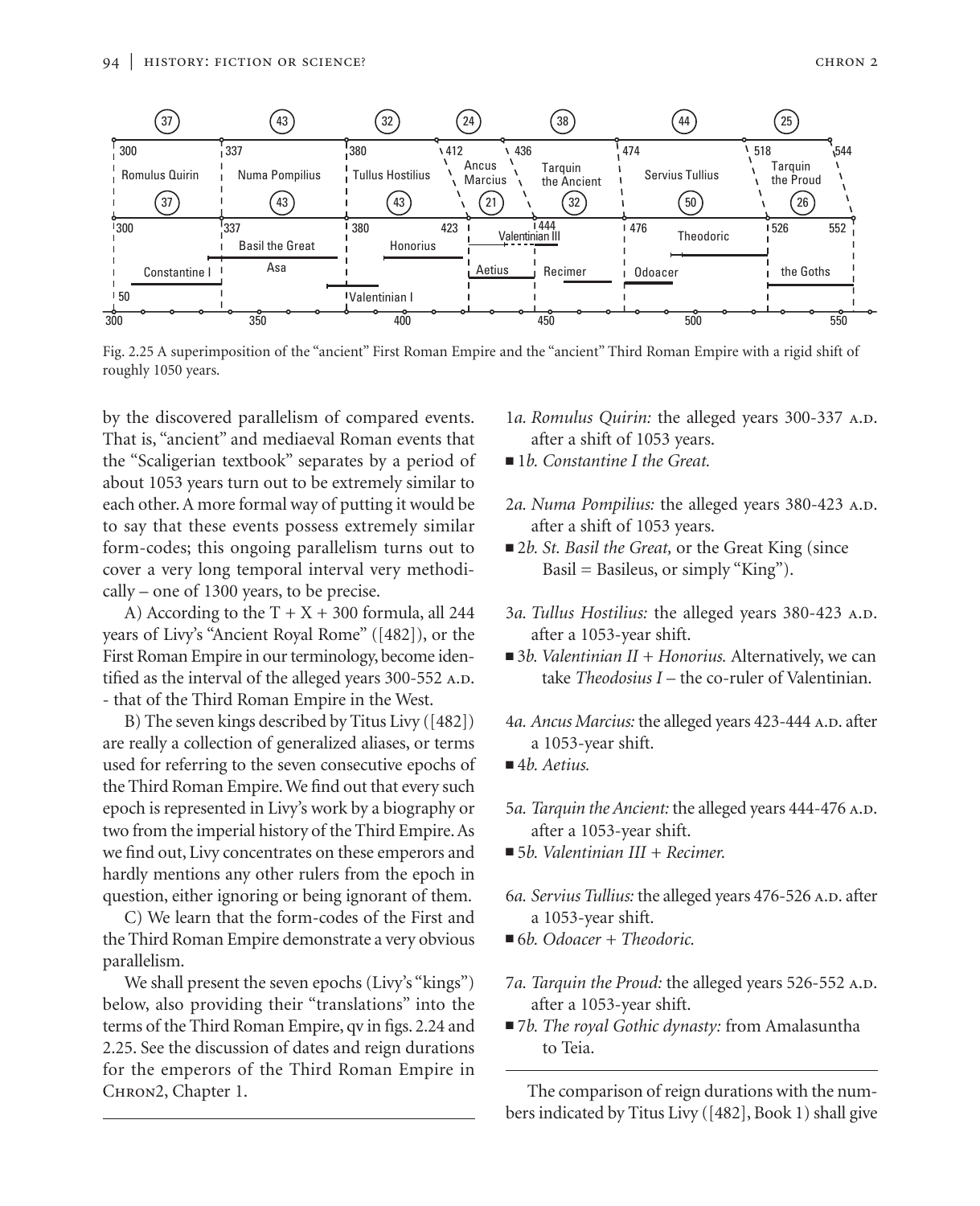us the following: 37-37, 43-43, 32-43, 24-21, 38-32, 44- 50 and 25-26. A calculation of proximity coefficients gives us 10–4. Let us compare the general duration of the "Regal Rome" epoch as described by Livy with the length of the Third Empire period that we are considering presently (300-552 A.D.). This duration equals 252 or 246 years if we are to begin counting from the first reign year of the first Emperor – Constantine I the Great. Livy indicates the duration of 244 years. Thus, the two durations – 244 according to Livy and 252 – differ from 246 by a mere 3%.

One cannot fail to notice that the special attention received from the part of Livy by some of the epochs we discovered correlates quite unequivocally with their division into intervals bordering on periods of *great civil unrest*. We have already considered these intervals in our comparison of the Second Empire with the Third. If we are to calculate the amount of years covered by the abovementioned emperors of the Third Empire in the epoch of 300-552, we shall get the duration of 242 years as a result! Titus Livy reckons the period to equal 244 years. The reign duration correlation is virtually ideal. We see that Livy had simply summed up the reign durations of the Third Empire kings that we mention.

Let us now cite a brief table of this biographical parallelism, only pointing out its most important moments. See more details concerning the rulers of the Third Roman Empire as well as the kings of Israel and Judea above – in Chapter 1 of Chron2. We use the letter "a" to denote Livy's "Regal Rome", or the First Empire; "b" stands for the Third Roman Empire, and "c" – for the Biblical Israelite reign and the Kingdom of Judea.

- 1*a. The First Roman Empire.* The epoch of Romulus Quirin according to Livy.
- 1*b. The Third Roman Empire*. The alleged years 300-337 A.D. The main representative of the epoch is Constantine I the Great: the alleged years 306-337 A.D.
- 1*c. Israel and Judea*. The epoch of Jeroboam I and Rehoboam.
- 1.1*a. The First Empire.* Livy tells us that the founder of Rome was called Romulus ([482], Book

1:7, page 11). Eutropius the historian also writes that "having founded Rome, the city that he had named after himself, Romulus proceeded to do the following…" ([269], page 8). Thus, the capital is named after its founder: RM = RML sans vocalizations. Apart from that, Romulus had a brother by the name of Remus, whose name is virtually identical to the word "Rome". We shall also mark that there were no other capital foundations in the history of the Regal Rome after Remus.

- 1.1*b. The Third Empire.* Constantine I founds the new capital that he calls New Rome (allegedly moving it to that site from elsewhere). This city is supposed to have been called Constantinople in the Middle Ages. Here we see another case of a capital named after its founder (Constantine). It is very noteworthy that mediaeval chronicles actually mention the parallelism between Constantine the Great and the "ancient" Romulus, calling the Temple of Constantine I in Rome the Temple of Romulus ([196]). See more details above in Chron1, Chapter 7. There were no other capitals founded in the Third Empire (300-552) after Constantine.
- ■■ 1.1*c. Israel-Judea*. Jeroboam I, the double of Constantine I, moves the capital of the state to the town of Sichem and thus becomes the founder of a new capital, qv above, in Chapter 1 of Chron2. No other capitals were founded in the Kingdom of Israel after Jeroboam I.
- 1.2*a. The First Empire.* Romulus rules together with his brother Remus ([482], Book 1:6-7). Romulus kills Remus subsequently ([482], Book 1:6- 7, page 11). After the murder of Remus, Romulus remains the single head of state ([482]). Mark that the non-vocalized versions of the names of the two founders, Romulus and Remus, are rather similar: RML and RM.
- 1.2*b. The Third Empire*. Constantine I rules together with Licinius. Soon Constantine I makes Licinius suffer bitter defeat at Hellespont, and the Licinius is killed during his battle with Constantite the Great. After the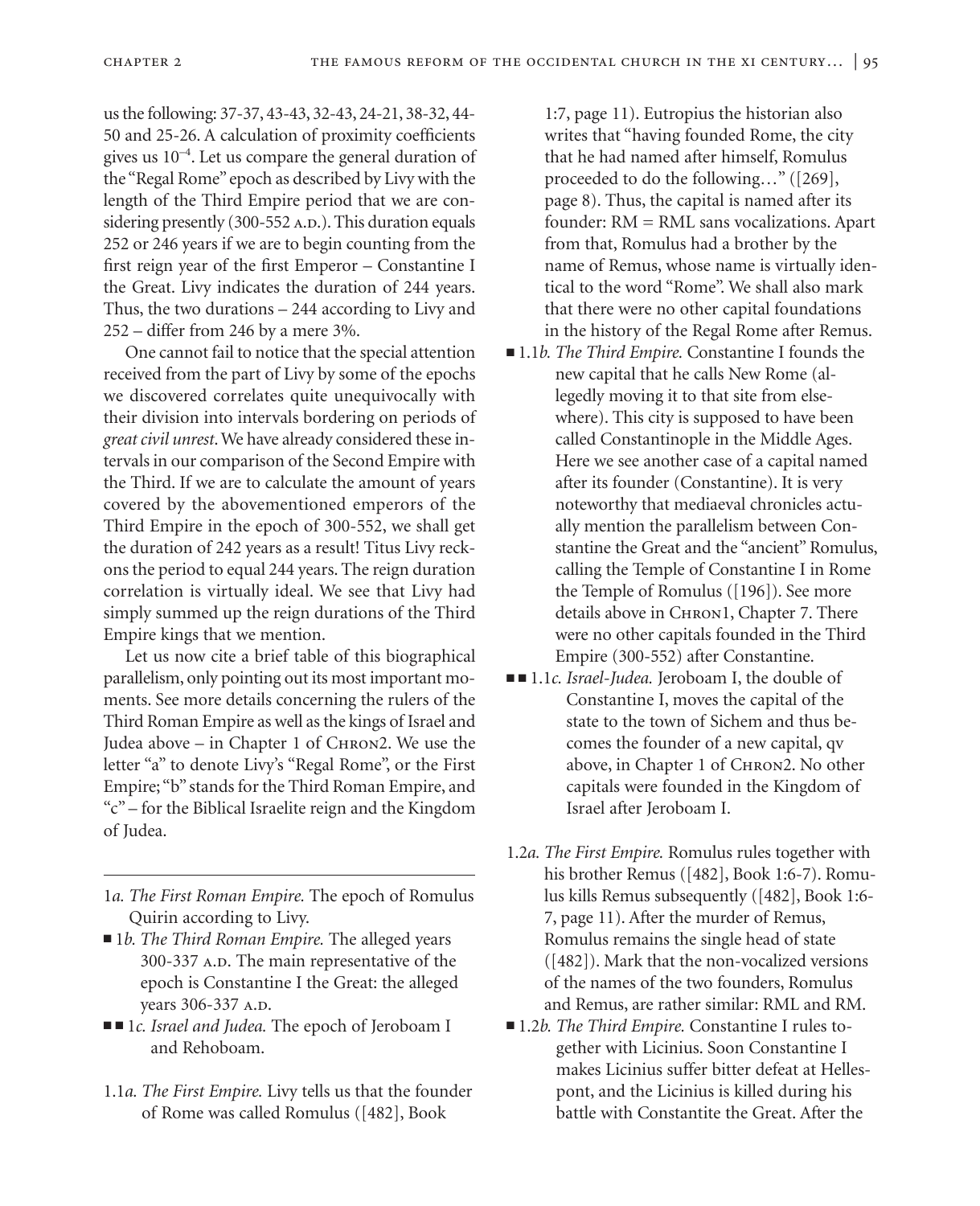death of Licinius Constantine remains the sole ruler of the state, qv in CHRON2, Chapter 1. The names of Constantine and Licinius bear no semblance to each other.

- ■ 1.2*c. Israel-Judea*. Jeroboam I rules together with Rehoboam. They were at war basically all the time of their joint rule, qv in CHRON2, Chapter 1. Unvocalized names of Jeroboam and Rehoboam, the finders of the kingdoms of the Israelite and Judea are virtually the same: RBM and RBM.
- 1.3*a. First Empire.* The notorious "rape of the Sabines" happens under Romulus (the Romans were short of wives, and are thus forced to abduct women from a neighbouring tribe). This event occurs in the epoch of Rome's foundation.
- 1.3*b. Third Empire*. We find no such event in the Third Empire.
- ■■ 1.3*c. Israel-Judea*. Right before the beginning of the Israelite reign the Bible contains the well-known legend of "the rape of the daughters of Shiloh (Judges 21:21-25). This event is perfectly analogous to the Roman "rape of the Sabines". The sons of Benjamin also had a shortage of wives; then this tribe of Israel carried off the women of another tribe. A more detailed comparison of the Biblical description of this event with the Roman shall be given below.
- 1.4*a. First Empire.* Romulus Quirin was deified while alive ([482], Book 1:16). One should remember that "quirin" translates as "divine" ([544]). Quirin was rapt up into heaven when he died. Livy tells us "everybody praises Romulus as a divine entity and a son of a deity [sic! – A. F.], King and Founder of Rome; he is often addressed in prayers" ([482], Book 1:16, page 27). This point of view is manifestly Christian and evangelical – suffice to remember Christ rapt into heaven, qv in the Gospels.
- 1.4*b. Third Empire.* Constantine the Great was also proclaimed divine while alive (see CHRON2, Chapter 1). Christian church ranks him among its saints. Arianism, the Chris-

tian analogy of "Jeroboam's heresy", flowers in his lifetime, qv above. St. Basil the Great was born around 333 A.D., near the end of Constantine's life (who is supposed to have died in 337 – see [544], Volume 1. Legends about him are virtually identical to what we know about Jesus Christ ([544], Volume 1). Therefore, the "phantom biographies" of St. Basil the Great and Constantine I cast an evangelical glow over each other.

- ■■ 1.4*c. Israel-Judea*. The Biblical "double entry" system (see CHRON1, Annex 6.4) of the kingdoms of Judah and Israelite allows us to estimate that the Judaic king Asa, the double of St. Basil the Great, began his reign two years before the rule of Jeroboam I had ended. In other words, when Jeroboam I, the double of Romulus and Constantine I, was nearing death. Therefore, the Bible also tells us Asa (Jesus?) had lived in the epoch of the first "great king" Jeroboam I.
- 1.5*a. First Empire.* Sometime after being rapt into heaven, Romulus "comes down to Earth all of a sudden" ([482], Books 1:16 and 26) and appears before a Roman by the name of Proculus Julius. Romulus pronounces a hortation before his disciples, and then returns to heaven. Livy tells us that "he had uttered those words and ascended into the heavens" ([482], Book 1:16, page 27).
- 1.5b. *Third Empire*. No ascension into heavens is mentioned in St. Basil's "biography".
- ■■ 1.5*c. Israel-Judea*. Gospels tell us about Jesus returning to Earth after the Crucifixion. "After these things [the ascension, that is  $-$ A. F.] Jesus shewed himself again to the disciples" (John 21:1). Jesus, who has returned to Earth, converses with his disciples, and ascends into heavens again, this time for good. "And it came to pass, while he blessed them, he was parted from them, and carried up into heaven" (Luke 24:51).

**Commentary.**Thus, we see that the legends placed at the end of the biography of Romulus by Titus Livy are of an evangelical nature, and may contain references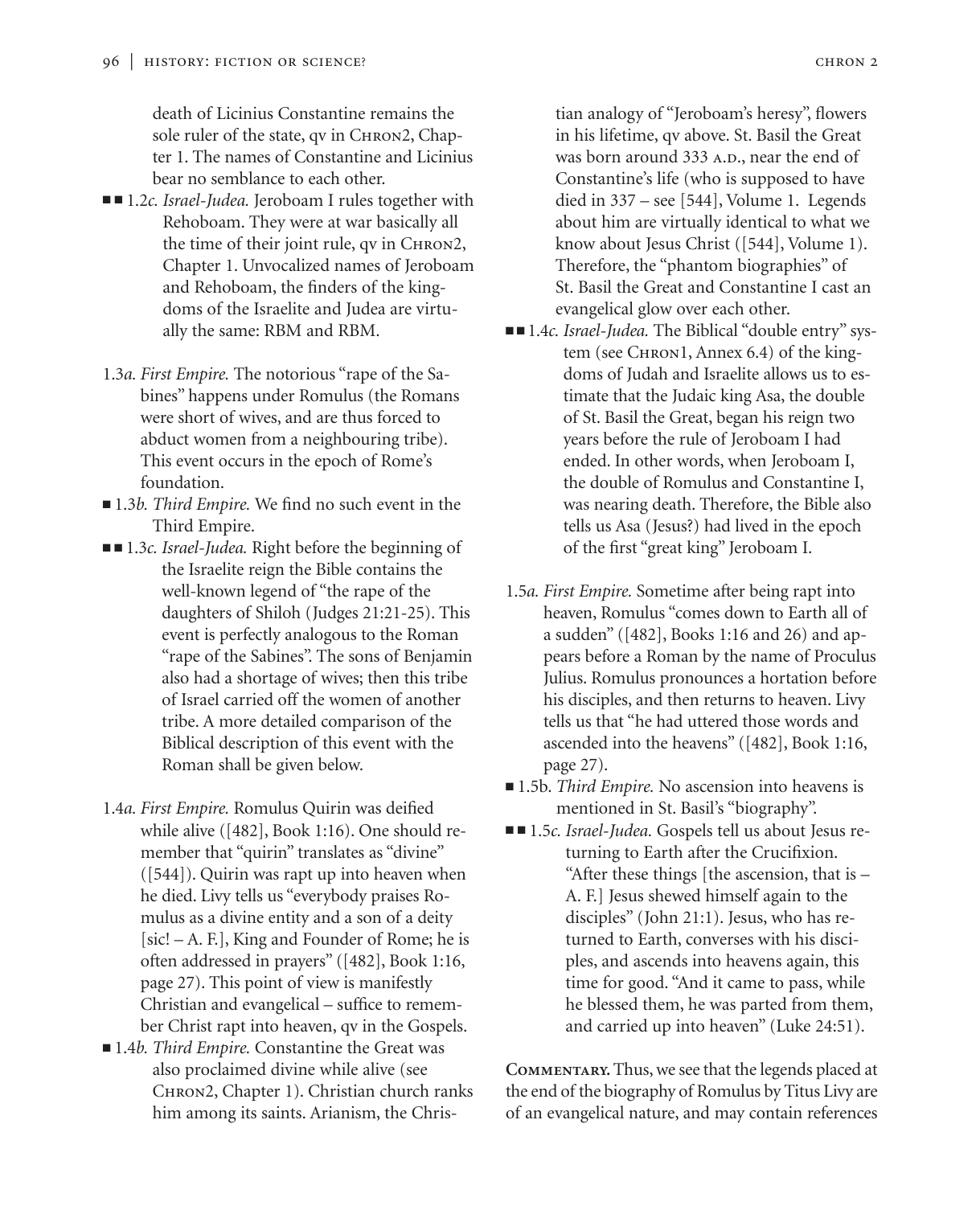to both Jesus and Constantine the Great. Let us now give a more detailed comparison of the two stories: Livy's, which tells us about the rape of the Sabines, and the Biblical legend of the daughters of Shiloh.

- 1.6*a. First Empire.* The events take place in the recently founded city of Rome, in the reign of King Romulus, the epoch of Regal Rome's naissance (according to Livy), or the very beginning of the First Roman Empire in our terminology. There was a shortage of women in Rome, which made the prospects of progeny and procreation look grim ([482], Volume 1, pages 15-16).
- ■■ 1.6*c. Israel-Judea*. The event precedes the formation of the Israelite Kingdom immediately: "In those days there was no king in Israel" (Judges 21:35). The tribe of Benjamin lost its women in a war, and was thus on the brink on extinction (Judges 21:16-25).
- 1.7*a. First Empire.* Romulus sends delegations to neighbouring tribes and asks those to send some of their women to Rome ([482], Book 1). The ambassadors faced a hostile reception; none of the nations in the vicinity of Rome conceded to provide the Romans with wives ([482], Book 1).
- ■ 1.7*c. Israel-Judea.* The Bible tells us that all the tribe's elders had gathered together in order to decide what to do about wives for the tribe of Benjamin, having asked other tribes of Israel for help (Judges 21). Their pleas didn't lead anywhere: "Then the elders of the congregation said… we may not give them wives of our daughters: for the children of Israel have sworn, saying, Cursed be he that giveth a wife to Benjamin" (Judges 21:16, 21:18).
- 1.8*a. First Empire.* The Romans proceeded to organize festivities and invite the inhabitants of nearby settlements together with their wives and children. Livy writes that "the entire Sabine tribe came together with their wives and their offspring" ([482], Volume 1, Book 1:9, page 16). The ulterior motivation behind the

feast was the abduction of women. There may be a proximity pattern between the unvocalized "Sabine" and "Benjamin" – SBN and BNMN without vocalizations, respectively.

- ■■ 1.8*c. Israel-Judea*. According to the Bible, "there is a feast of the Lord in Shiloh yearly… Therefore they commanded the children of Benjamin, saying, Go and lie in wait in the vineyards… and, behold, if the daughters of Shiloh come out to dance in dances… catch you every man his wife of the daughters of Shiloh" (Judges 21:19-21).
- 1.9*a. First Empire.* In the middle of the celebrations the Romans seize foreign women and abduct them. This is how they obtained wives and secured a legacy, and this is also the beginning of how the Romans began to dwell in their new City ([482], Book 1:9). According to Livy, the Rape of the Sabines took place in Italy ([482], Book 1). Furthermore, Livy is of the opinion that the founders of Rome were the offspring of the Trojans who had initially disembarked at Sicily after having fled Troy, which was destroyed by the Greeks ([482], Book 1:1, pages 3-4). Therefore, the founders of Rome could be referred to as "the sons of Sicily" or "Sicilians". We should also bear in mind that the "ancient" authors Hellanicus and Damastes claimed Rome to have been founded by Odysseus and Aeneas ([579], page 23).
- ■■ 1.9*c. Israel-Judea*. The Bible tells us that "the sons of Benjamin did so, and took them wives, according to their number, of them that danced, whom they caught: and they went and returned unto their inheritance, and repaired the cities, and dwelt in them" (Judges 21:23). N. A. Morozov suggests that it might be possible to identify the Biblical tribes as the mediaeval European nations in [544]; his localization of said tribes differs from the Scaligerian to a large extent. The "sons of Benjamin" thus became identified as the inhabitants of Italy and Sicily; is it therefore possible that the "daughters of Shiloh" were really the "daughters of Sicily".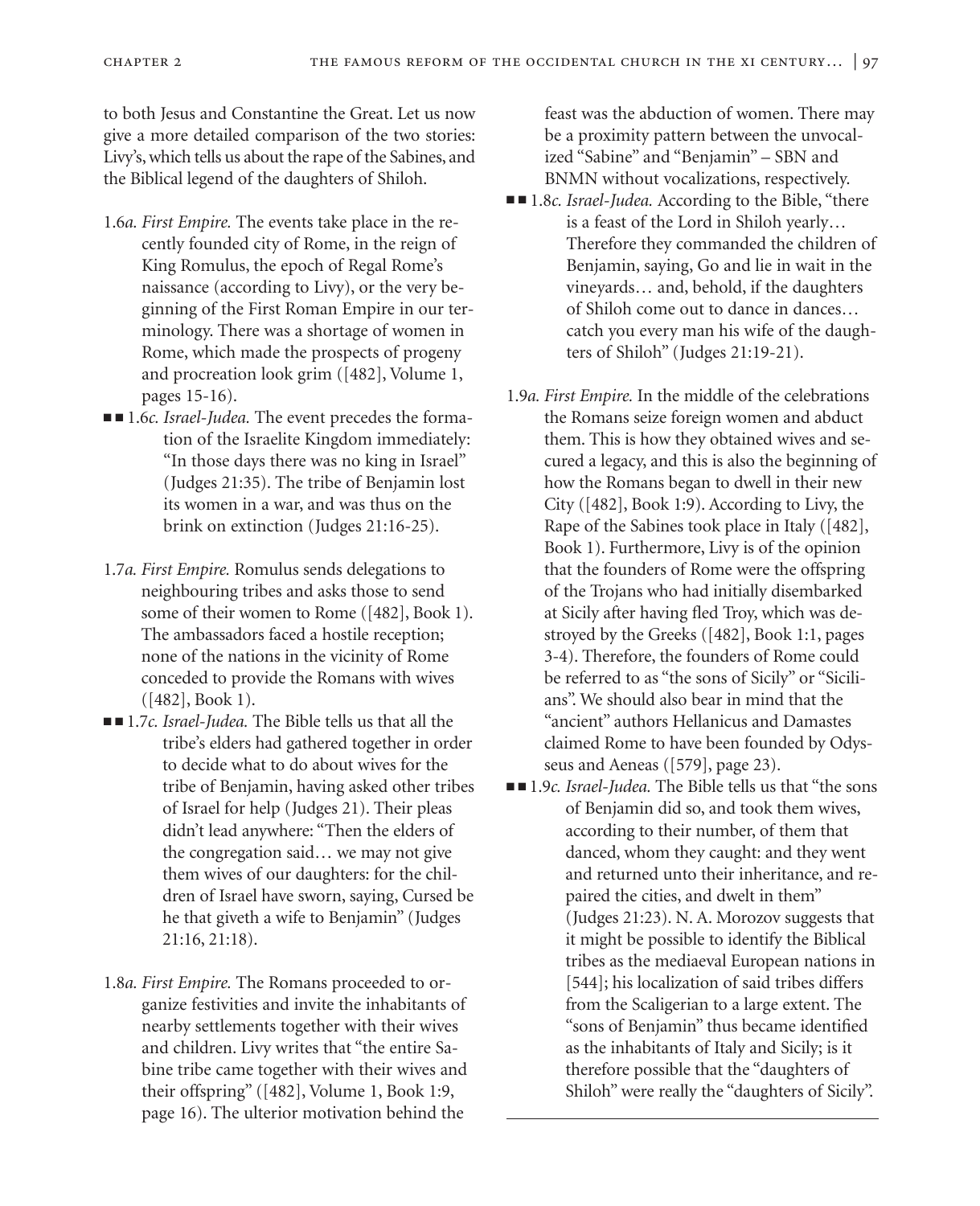- 2*a.The First Roman Empire.*The epoch of Numa Pompilius according to Livy. It is possible that "Pompilius"conceals the name of Julian or Elias and that Livy is really referring to Julian the Great.
- 2*b. The Third Roman Empire*. The epoch of the alleged years 337-380 A.D. The absolute protagonist of this epoch is St. Basil the Great, or the Great King (the alleged years 333-378). This happens in the reign of the Roman emperor Julian who allegedly reigned in 361-363. A biographical parallelism between Julian and St. Basil can be found in [544].
- ■ 2*c. The Bible*. Here we have Asa, king of Judah (Jesus?) As we have already mentioned, he appears to be the double of Basil the Great. See more about the superimposition of the Kingdom of Judah over the Third Roman Empire in the East in CHRON1, Chapter 6.
- 2.*1a. First Empire.* Livy characterizes Numa Pompilius as a just and pious ruler, and tells us that "Numa… was a man most experienced in laws secular as well as ecclesial" ([482], Book 1:18, pages 30-31). Numa became enthroned in Rome as a result of divine intervention from the part of Jupiter ([482], Book 1:18). Titus Livy relates Numa's affairs of the state at length; all of them appear to be of a conspicuously ecclesiastical character ([482], Book 1).
- 2.1*b. Third Empire*. St. Basil the Great (or the Great King) is considered to be one of the central figures in Christian hagiography. He is said to have instigated the modern procedure of officiation – the so-called "Liturgy of St. Basil the Great". As we already pointed out above, Basil is very likely to be a double of Jesus Christ who had lived in the XII century. Legends of Basil the Great usually mention his ecclesiastical activities and their impact on the history of the Third Empire.
- ■ 2.1*c. Israel-Judea*. Jesus Christ is sent to Earth by the All-father with a mission of ministration. The Gospels are focused on Christ's religious activities primarily; the tales of "Pope" Gregory VII Hildebrand (one of the XI century reflections of the XII-century Jesus) are all of a similar nature.
- 2.2*a. First Empire.* Numa Pompilius manages to implement a major calendar reform. He divides the year into 12 months, having also introduced intermediate months so as to make the calendar conform to climatic changes and the solar year ([482], Book 1:19). What this resembles the most is the introduction of the Julian calendar with its leap year system. According to Livy, "it was he who had made the distinction between days when there was service, and those when there was none" ([482], Book 1:19). This may be a reference to the Sundays introduced into the week. "The death of Numa led to an interregnum" ([482], Book 1, page 36). It is peculiar that Livy should tell us nothing of Numa's death. The reason may be that Livy had already assigned these details (including the "ascension into heaven" to the final period of Romulus' reign.
- 2.2*b. Third Empire.* Scaligerian history is of the opinion that the Julian calendar was introduced by Julius Caesar in the alleged I century b.c., or at the very dawn of the Second Roman Empire. However, due to the parallelism between the Second Empire and the Third, the introduction of the Julian calendar falls onto the epoch of Constance I Chlorus, the double of Julius Caesar – the alleged years 305-306 A.D. This date is close to the epoch of the alleged years 333-378 – the "reign" of St. Basil the Great. We should also keep in mind the partial superimposition of Julian Caesar (the alleged years 361- 363) over Julius Caesar. The death of Basil the Great in the alleged year 378 led to a period of *interregnum* – there was an upheaval that year, qv in Chron2, Chapter 1. What we see is a parallelism between the events contemporary to Numa as described by Livy, and the ones that were happening at the foundation of the Third Empire. We shall emphasize that none of these events could have happened before the XII century A.D., according to the global chronological map as presented in Chapter 6 of CHRON1.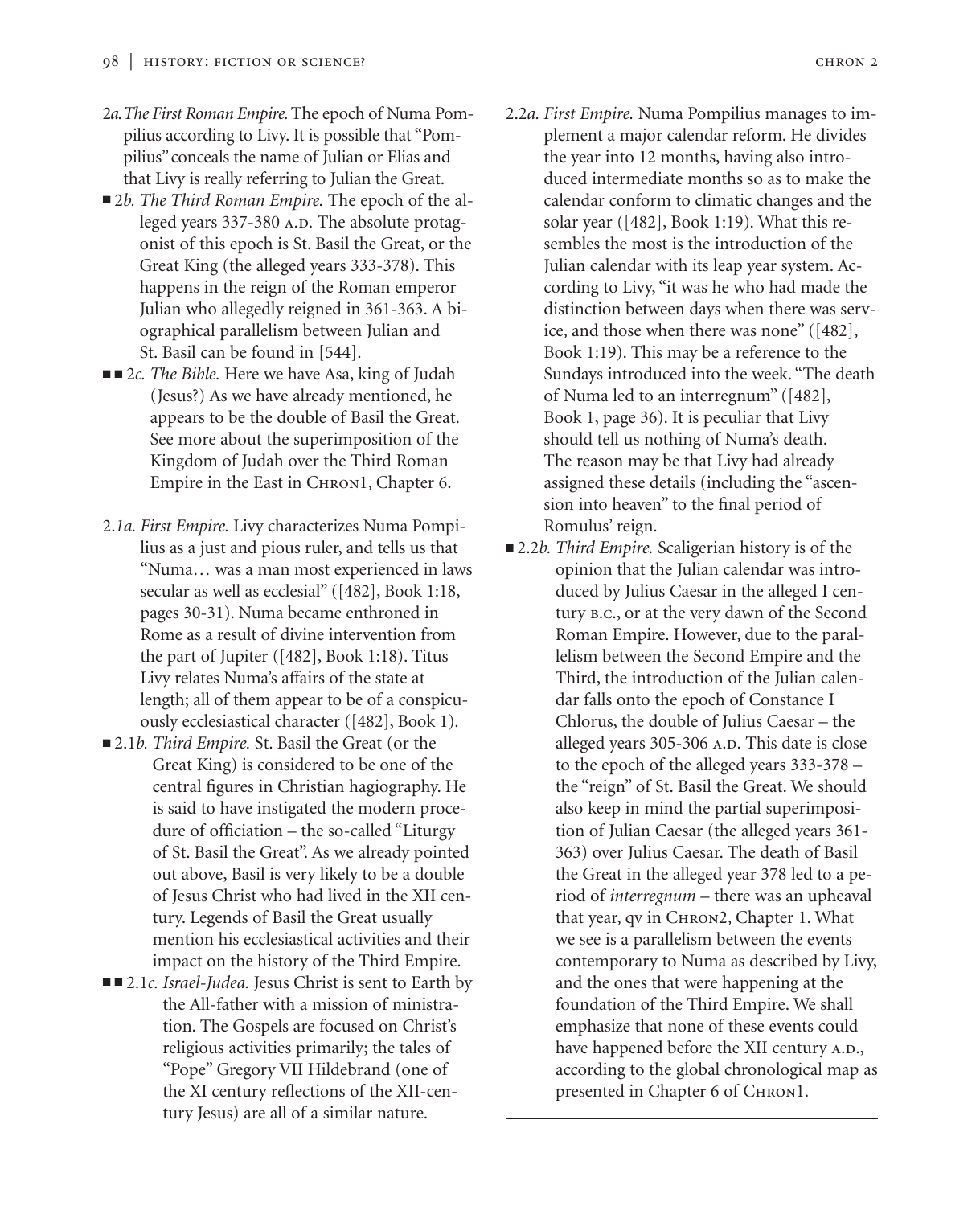- 3*a. The First Roman Empire.* The epoch of Tullus Hostilius according to Livy.
- 3*b. The Third Roman Empire*. The epoch of the alleged years 380-423 A.D. Valentinian II (378-392) or Theodosius I (379-395) and Honorius (395-423).
- 3.1*a. First Empire.* The beginning of Tullus' reign is marked by a series of wars with the Alvanoi ([482], Book 1:23, page 37). The Alvanoi attack the Roman region with a great number of troops. Tullus launches a campaign against the "perfidious" Alvanoi ([482], Book 1:23). The Alvanoi are then united by the dictator Mettius Fufetius ([482], Book 1:23, page 37).
- 3.1*b. Third Empire*. The parallelism between the Third Empire and the Second tells us that the double of Theodosius I in the Second Empire is Emperor Domitian. At the very beginning of his reign, Theodosius (Domician) enters his first large-scale military conflict with the "Albanians". We learn that "the Roman provinces of the Balkan peninsula were under threat of invasion" ([327], page 314). The Albanians (or Dacians) rebelled. Under Theodosius I the Albanian Goths did likewise. The Dacian Goths unite under the leadership of Decebel. "Decebel", or "Dacibel" might be derived from "Dacians" and the word "bellum", or war.
- 3.2*a. First Empire.* The "ancient" Alvanoi soon sign a truce with Tullus ([482], Book 1:24-25, page 40). However, they break the pact soon enough, initiating a second war with Rome, which leads to a defeat of the Alvanoi ([482], Book 1:29-30, page 50).
- 3.2*b. Third Empire*. The Albanians, or the Dacian Goths, negotiate a truce with Theodosius-Domitian (under Valentinian II, qv in [327], page 444). A short while later, the Albanians (Dacians-Goths) denounce the truce, and another war with Rome begins under Honorius. This time the famous Alaric comes from the Balkans ([767], Volume 2, page 793).
- 3.3*a. First Empire.* Towards the end of Tullus' reign under Honorius, if we're to bear the parallelism in mind, or in the alleged years 395-423 a.d. – "one would often observe *stones hailing from the skies* near the Alvanoi Mount… people were sent to study this miracle… indeed, there were rocks falling from the sky… they heard *a terrifying voice* from the grove that stood on top of the mountain that ordered the Alvanoi to occupy themselves with holy ceremonies… impressed by this miracle, the Romans themselves made sacrifices for nine days in a row" ([482], Book 1:31, pages 52-53. According to the Scaligerian version of the story, the Alvanoi Mount is in Italy. Apparently, Livy refers to a volcanic eruption that took place somewhere upon that peninsula. There is indeed a volcano here, a single one on the mainland – the Vesuvius.
- 3.3*b. Third Empire*. One of the famous eruptions of the Vesuvius took place in the alleged year 79 A.D. The parallelism between the Second Empire and the Third places this eruption into the epoch of Honorius (395-423), making it cover the interval between the alleged years 409 and 420  $A.D.$  – most probably in 412 A.D. Vesuvius is the famous volcano in Italy that is located near Rome. This powerful eruption led the town of Pompeii to an untimely demise. If we're to count 79 years forwards starting from 333 A.D., or the "date of birth" of Basil the Great, the double of Jesus Christ (also known as the beginning of the "new era"), we shall come up with the year 412, or the very end of the epoch of king Tullus, according to Titus Livy. It is however necessary to state it explicitly that the eruptions of the alleged years 79 or 412 are really phantom reflections of a *later* eruption of Vesuvius. It is possible that the archetypal eruption had been the one that occurred in 1138- 1139 A.D. The chronological shift here equals exactly 1053 years. However, the real prototype of the "Pompeian eruption" must have been the more recent eruption of the Vesuvius dating to either 1500 or even 1631, qv below.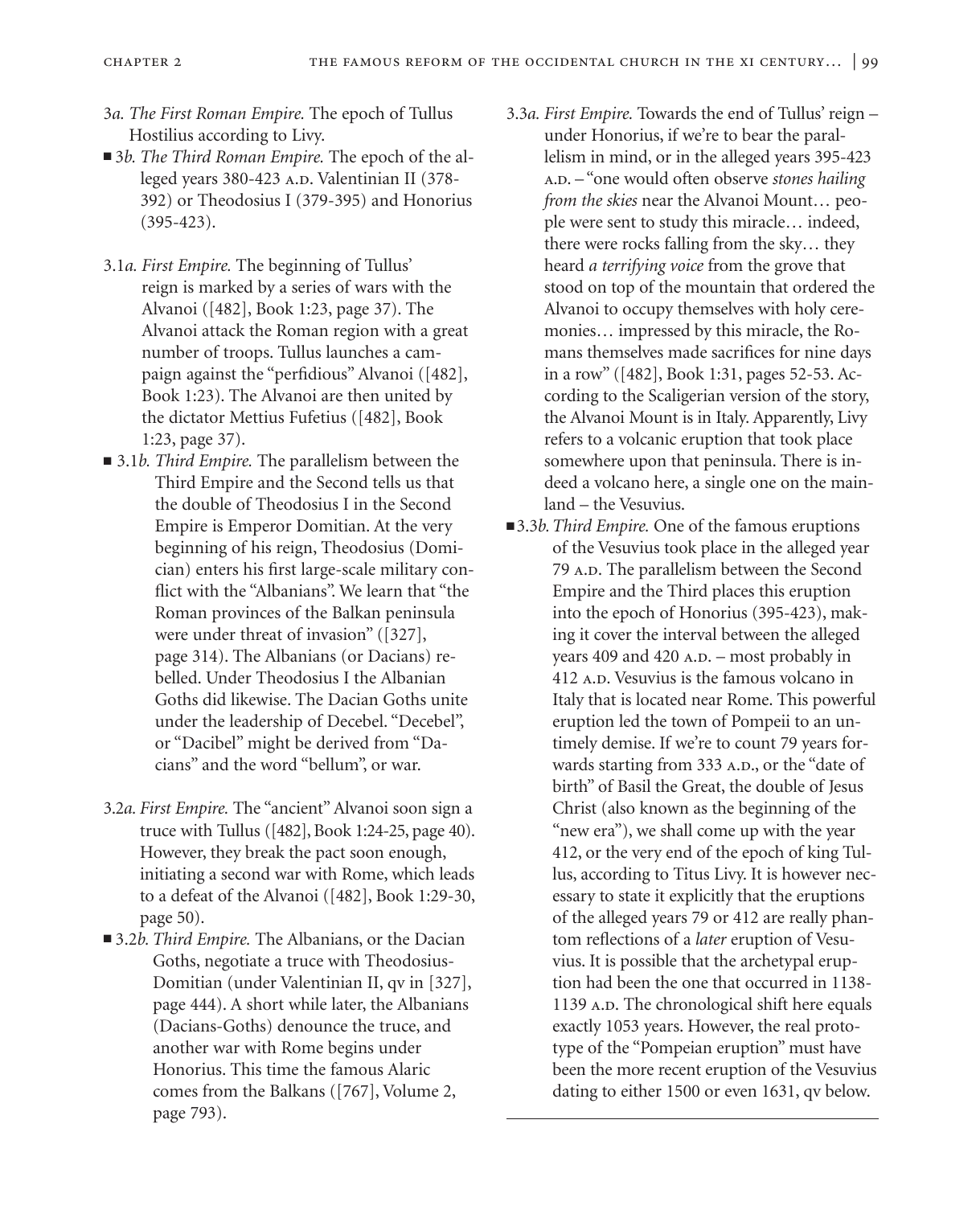- 4*a. The First Roman Empire.* The epoch of "Ancus Marcius" (according to Livy).
- 4*b. The Third Roman Empire*. The epoch of the alleged years 423-444 A.D. Aetius.
- 4.1*a. First Empire.* After King Tullus, the Roman throne is succeeded by Ancus Marcius ([482]). However, a short while later a certain Lucumon appears in Rome, who soon changes his name to L. Tarquin the Ancient, alias Tarquin Priscus ([269], page 9). He is reckoned to have been of "an Etruscan origin" ([269], page 319). Also see Livy, Book 1:34 Tarquin began to gather great influence in Rome ([482], Book 1:34, pages 58-59). One has to point out that the name of Ancus Marcius might be close to the name Aetius.
- 4.1*b. Third Empire*. Aetius becomes the de facto ruler in the West of the Third empire between the years of 423 and 444, qv in CHRON2, Chapter 1. However, the balance of powers in Rome slowly but steadily shifts in favour of the young Valentinian III, who had been in custody of Aetius ([767], Volume 2; also [64]).
- 4.2*a. First Empire.* L. Tarquin the Ancient subsequently becomes king of the "ancient" Rome and succeeds Ancus Marcius on the throne, having successfully shifted the power balance in his own favour ([482], Book 1). We see two characters here: the Roman Ancus Marcius, and L. Tarquin the Ancient – an alien or a "barbarian", since he came from another country far away ([482], Book 1:34).
- 4.2*b. Third Empire*. Valentinian III subsequently becomes the Emperor of Rome and seizes power. He eventually pushes his custodian Aetius away from the throne. What we see here is another pair of political leaders whose destinies are twined: the first one is Aetius, a "barbarian by birth" ([64], pages 33 and 40). He came to Rome from a distant land. The other character is the Roman Valentinian III. When we compare this with Livy's description, we notice that in this particular instance of the parallelism the terms "Roman" and "barbarian" are obviously swapped.
- 4.3*a. First Empire.* L. Tarquin the Ancient is accompanied by his wife Tanaquil, who is "a patrician by birth" ([482], Book 1:34, page 59). She had a great influence on L. Tarquin the Ancient. Tanaquil was very eager to seize power in Rome, and kept impelling her husband to engage in this activity. Livy tells us that "his pride was constantly fuelled by his wife Tanaquil… who would not allow the position of her husband to be any lower than that of her own family" ([482], Book 1:34, page 59).
- 4.3*b. Third Empire*. We observe the same thing to happen in the Third Empire. Next to Valentinian III we see his mother and official custodian Placidia, who had herself been under the influence of Aetius. Placidia is the Emperor's mother, her family is therefore aristocratic by definition, as Livy duly notes when he describes her as "Tanaquil".
- 4.4*a. First Empire.* According to Livy, "he [L. Tarquin the Ancient – A. F.] soon transformed his acquaintance with the king into a strong friendship… being his advisor at meetings social as well as private, civil as well as military" ([482], Book 1:34, page 60). Also: "Tried and tested in every which way, he [L. Tarquin the Ancient – A. F.] even became… the custodian of the King's children" ([482], Book 1:34, page 60).
- 4.4*b. Third Empire*. It is natural that the relationship between the young Valentinian III and his custodian Aetius had initially been very much like a family bond; Livy is correct to call him the custodian of the royal offspring since Valentinian III is the son of Placidia. Historians tell us that "until Valentinian III had reached the age of 27 years (in 444), no one ever doubted the right of Aetius to rule the state"  $([64],$  page 35). If we are to compare this version with Livy's, we shall see that the custodian and the child in custody have swapped places.
- 4.5*a. First Empire.* The very fact of such "custody" is unique for the history of the "Regal Rome". No other ruler of the First Roman Empire is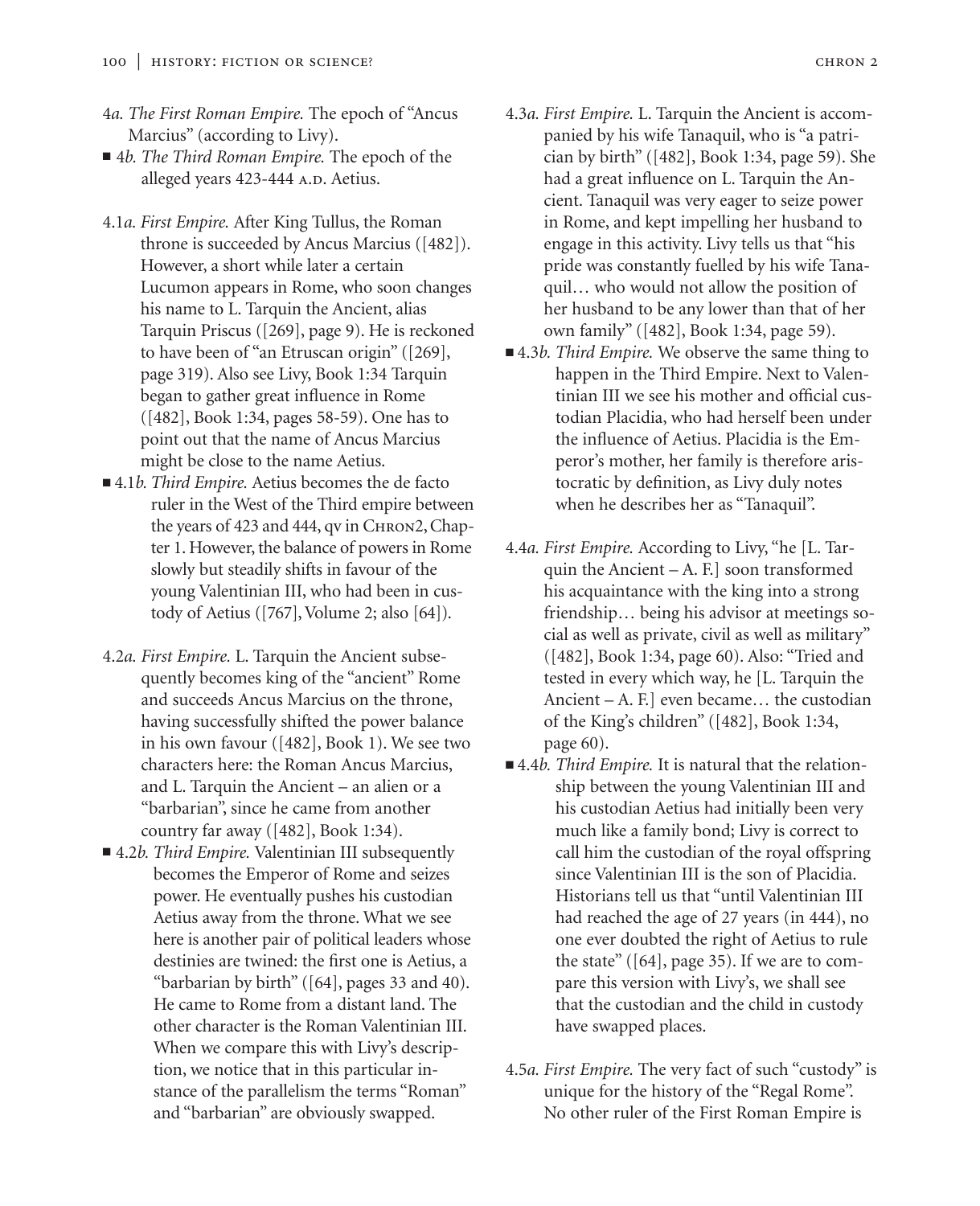characterized in this manner (according to Livy). Ancus Marcius had ruled for 24 years ([482]). This concurs perfectly with the Biblical information about his double, qv below.

- 4.5*b. Third empire*. The custody in question as described above is a unique occurrence in the history of the Third Roman Empire. No other emperor of the Third Empire is described in this manner – that is, no one had ever been in custody of his mother and her powerful ally. Aetius had reigned for 21 years, qv in Chron2, Chapter 1. However, the Bible actually reports a 24-year interregnum to fall on this epoch, qv in CHRON2, Chapter 1, and the "double entry" system as related in Annex 6.4 to CHRON1. In other words, the lengths of this period according to the Bible and Titus Livy coincide! We are beginning to learn that Titus Livy was more familiar with the Biblical version of Rome's history that its secular variety, and shall soon encounter more evidence to prove this.
- 4.6*a. First Empire.* Livy tells us that "at home as well as on the battlefield he [L. Tarquin the Ancient – A. F.] was accompanied by an experienced mentor, the king Ancus himself… and so he had studied Roman law and… had been emulous of everyone… including the king [sic! – A. F.]" ([482], Book 1:35, page 61).
- 4.6*b. Third Empire*. Valentinian III continues to push Aetius aside, formally remaining in his custody. As Valentinian III grows older, the influence of Aetius diminishes.
- 4.7*a. First Empire.* L. Tarquin the Ancient finally seizes power in Rome. He addresses the Romans with a request [?] to elect him king instead of Ancus Marcius. Livy tells us that "the people voted in favour of vesting him with royal authority. This man… was pursued by the very same ambition when he came to the throne as had led him in his contest for the kingdom" ([482], Book 1:35, page 61).
- 4.7*b. Third Empire*. Valentinian III finally seizes full power. In the alleged year 444 Aetius loses the last shreds of his influence after a

series of military defeats. Valentinian III casts away the burden of custody ([64]). All of this happens while Aetius, or the "experienced mentor" (according to Livy) is still alive.

- 4.8*a. First Empire.* Titus Livy tells us nothing of how Ancus Marcius had lost his regal power. According to Livy, L. Tarquin the Ancient becomes emperor in a peaceful manner, with the consent of the people. For some reason, Livy tells us nothing about the death of Ancus Marcius ([482]). Eutropius the historian tells us that Ancus Marcius had "expired of a disease on the 24th year of his rule" ([269], page 8).
- 4.8*b. Third Empire*. Valentinian III gets full power after a very peaceful procedure. There was no coup in 444, the year when the power of Aetius the custodian was no more. Having seized power, Valentinian III soon kills Aetius in Ravenna with his own hands ([579]). As we can see, Livy remained silent about this for some reason.

**Commentary.** It is supposed that Livy localizes all these events in Italy. On the other hand, when we begin to compare them to the ones that took place in the Third Roman Empire, we begin to find out that other chronicles reckon some of these events at least to have happened in the New Rome on the Bosporus, moving them to the East. This may be the aftermath of some confusion or a deliberate distortion of history, when a lot of occurrences migrated from Constantinople to Rome in Italy on paper.

- 5*a. The First Roman Empire.* The epoch of "Tarquin the Ancient" according to Livy.
- 5*b. The Third Roman Empire*. The epoch of the alleged years 444-476 A.D. Valentinian III (444-455) and Recimer (456-472).
- $\blacksquare$  = 5*c. The Bible*. Menahem + Pekahiah = Pekah, acting as a double of Recimer here, qv in CHRON2, Chapter 1.
- 5.1*a. First Empire.* Tarquin the Ancient fights just one war with the Sabines, but it's a hard and bloody one. The war progresses unevenly and ends in a truce ([482], Book 1).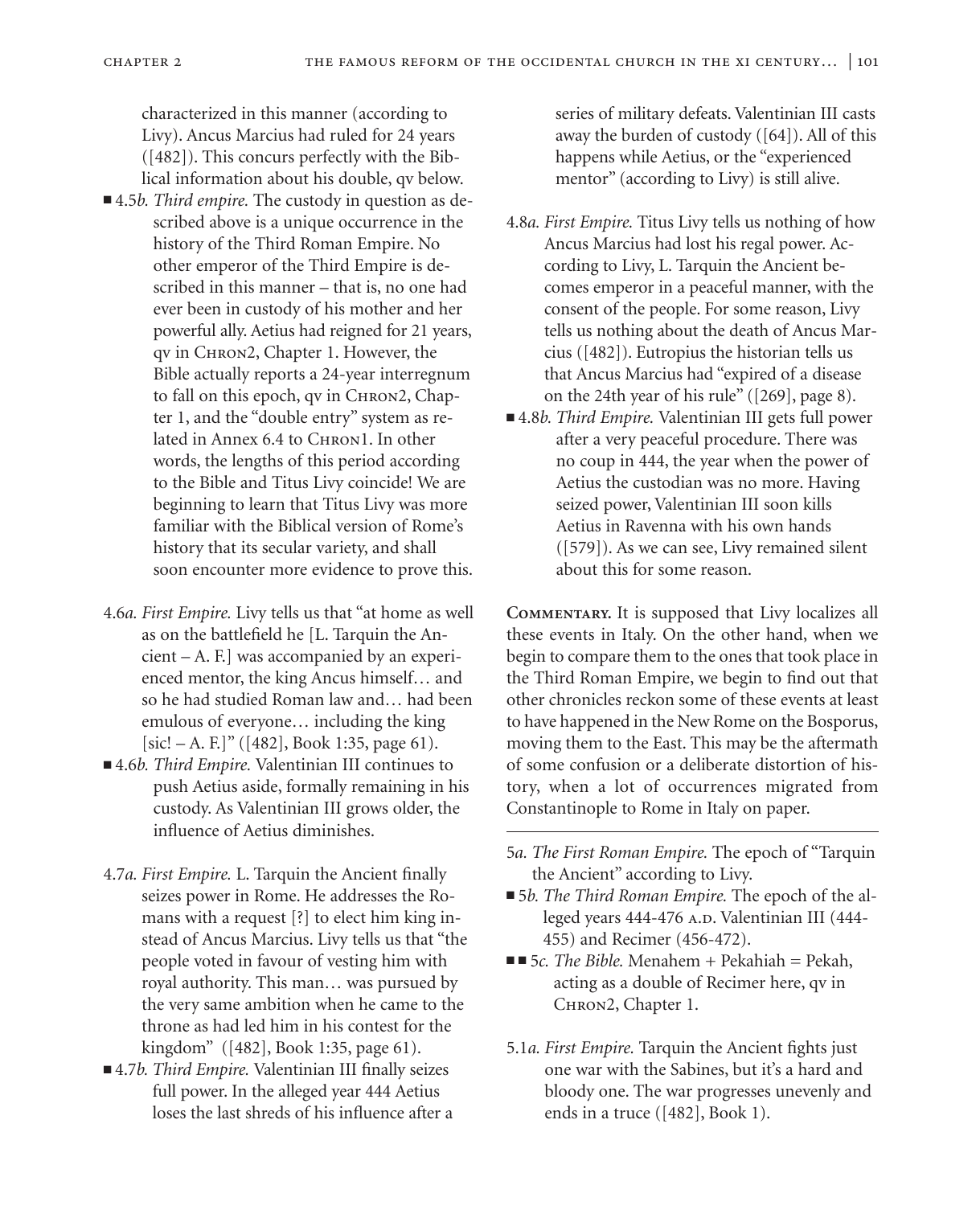- 5.1*b. Third Empire*. Valentinian III fights just one war with the notorious Attila the Hun, which proves a long and hard one. Success favours both parties erratically; finally, Rome signs a pact of peace with Attila, paying him a large tribute, qv in Chron2, Chapter 1.
- ■■ 5.1*c. Israel-Judea*. The Biblical double of Valentinian III, Menahem, has just one war to fight with the king Phul or Thul, but this war is a long and cruel one. Peace comes when Menahem pays tribute to Phul or Thul – as we have already pointed out, this barbaric king is most probably a double of Attila the Hun.
- 5.2*a. First Empire.* The end of the epoch of "Tarquin the Ancient" is abundant in political turmoil, as Livy tells us. Power struggle flares up in Rome; Tarquin the Ancient is assassinated in a conspiracy ([482], Book 1:40, pages 67-68).
- 5.2*b. Third Empire*. In the Third Empire the end of this epoch (the alleged years 444-476) coincides with the reign of Recimer (456-472). This is one of the largest upheavals in the Third Empire. We see more power struggle, a series of temporary emperors on the throne shuffled by Recimer. After the death of Recimer (the alleged years 472-475), the Empire is shaken by a civil war, qv in Chron2, Chapter 1.
- ■■ 5.2*c. Israel-Judea*. According to the Bible, this epoch ends with Pekah. "And Hoshea the son of Elah made a conspiracy agaist Pekah the son of Remaliah, and smote him, and slew him" (II Kings 15:30). Once again we see Livy's version to be closer to the Biblical version that to secular Roman history.
- 6*a. The First Roman Empire.* The epoch of "Servius Tullius" according to Livy.
- 6*b. The Third Roman Empire*. The epoch of the alleged years  $476 - 526$  A.D. Odoacer  $(476 - 493)$  + Theodoric (493-526 or 497-526).
- 6.1*a. First Empire.* Mark the name of this ancient king, which is "Servius". It obviously resembles the name Severus, which we are about to

encounter in the history of the Third Empire. Livy describes Servius Tullius as a very levelheaded, intelligent and steadfast politician  $([482])$ .

- 6.1*b. Third Empire.* The name of Odoacer's double in the Second Empire is Septimus Severus, whose name is somewhat similar to that of Servius. Both Odoacer and Theodoric are known to have been prudent rulers, unlike the emperors of the preceding anarchical period. A propos, Severus (Servius?) had a co-ruler by the name of Geta in the Second Empire (209- 212). In the Third Empire king Theodoric is a Goth. Geta and Goth sound very similar.
- 7*a. The First Roman Empire.* The epoch of "Tarquin the Great" according to Livy.
- 7*b. The Third Roman Empire*. The epoch of the alleged years 526-552 A.D. Gothic dynasty.

The parallelism between these two last epochs that we have discovered is an extremely vivid and obvious one, and it is of great enough importance for our analysis of the consensual global chronology to make us allocate a separate section for discussing it, qv below.

For the meantime, let us answer a question that one cannot evade under these circumstances. What part of Livy's book describes events with parallels in the Third Roman Empire? In other words, how much of the information related by Livy remains unperturbed by all of the superimpositions listed above? In terms of form-codes this question can be formulated as follows: what is the volume of section AK-34? See CHRON1, Chapter 5.

Let us point out that Livy's texts consist primarily of isolated short stories. Each of those relates a single episode. Livy hardly ever returns to past episodes; ergo, the value of  $X = A/B$  is relatively easy to calculate, A being the volume (in pages, for instance) of the stories that contain parallelisms with the Third Empire, and B – the general volume of the fragment of Livy's *History* that we have been comparing to the Third Empire. We calculated the X value, which turned out to equal 67 per cent. In other words, *67% of Livy's text describing the Regal Rome happens to be*